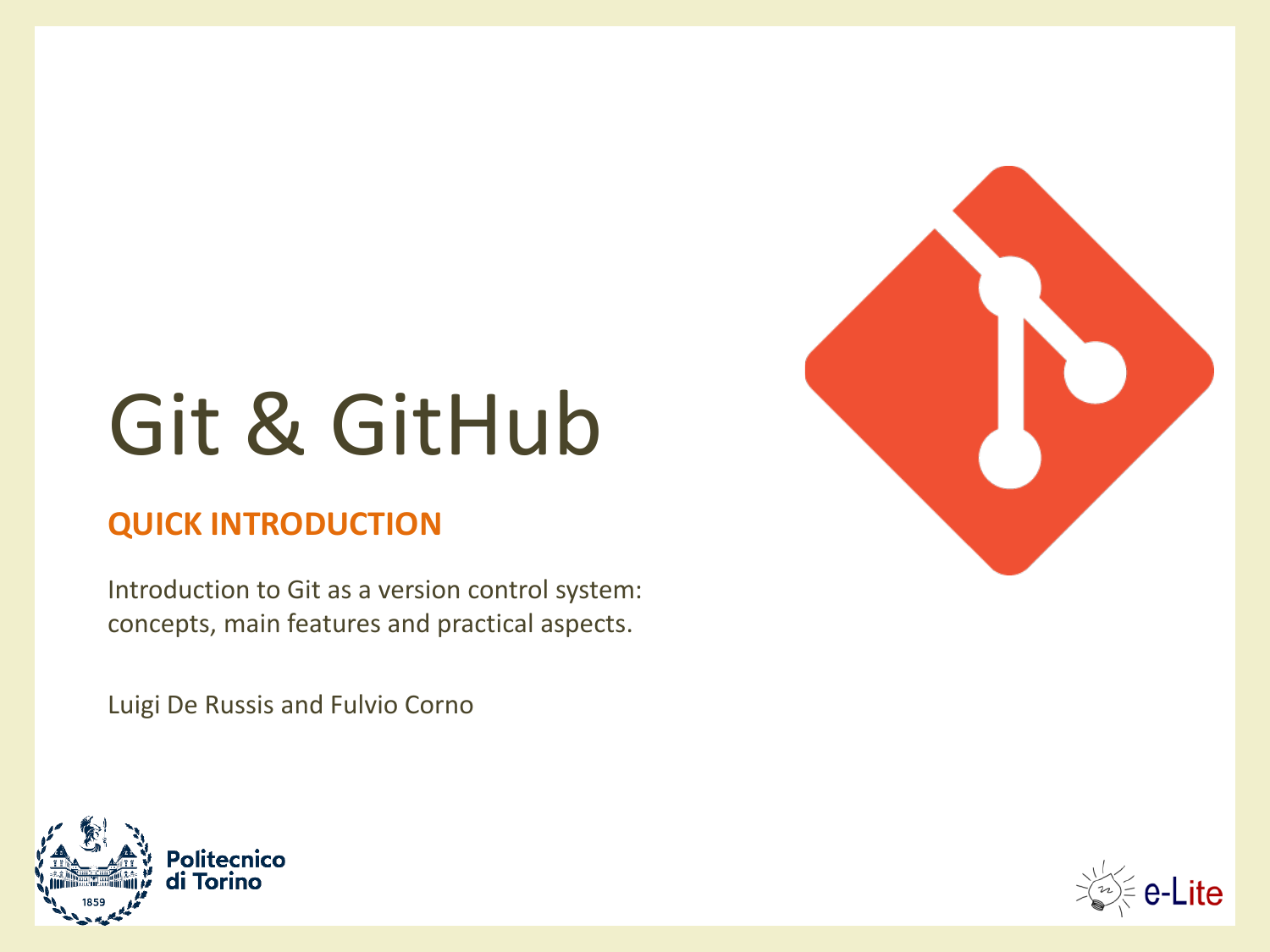## Goal

- What is Revision Control?
- What is Git?
- What is GitHub?
- How to access Revision Control with Git and GitHub from within Eclipse?
- What are the Eclipse workflows useful in this course?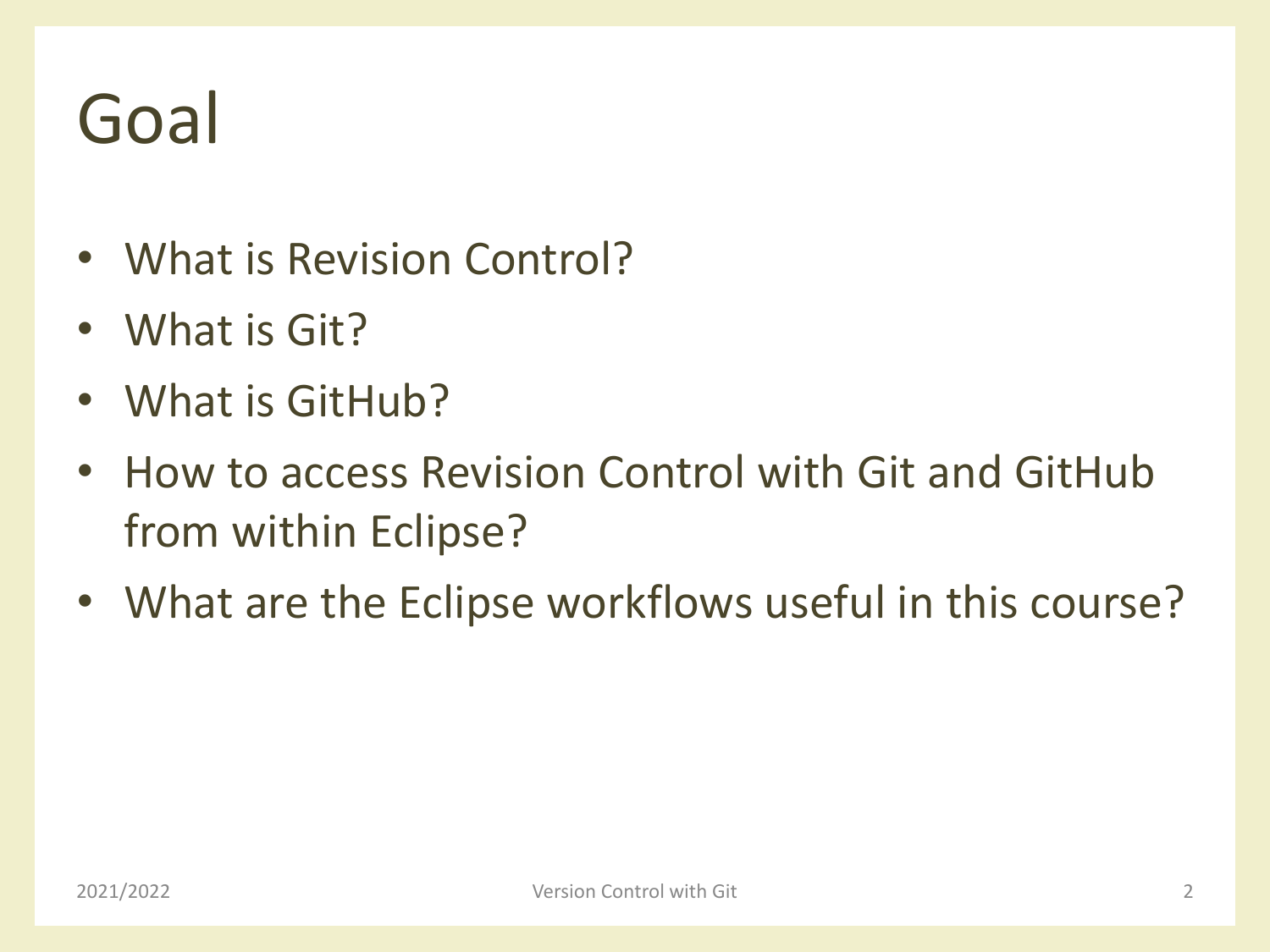## Version Control Systems

Record changes to a file or a set of files over time so that you can recall specific versions later

Three generations:

- 1. Local (RCS, SCCS)
- 2. Centralized (CVS, Subversion, Team Foundation Server)
- 3. Distributed (Git, Mercurial)

NOW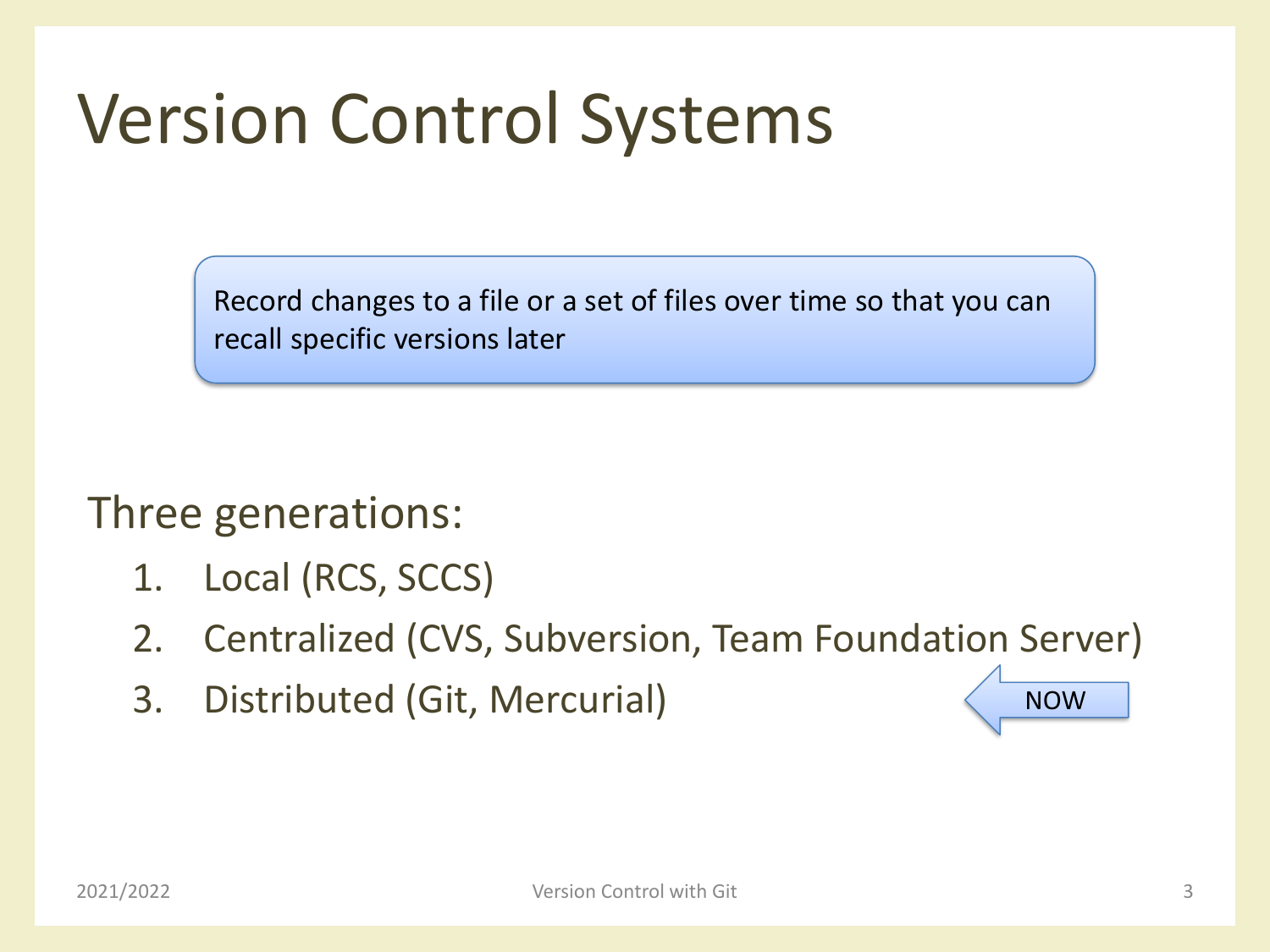## **Repository**

- place where you store all your work
- contains every version of your work that has ever existed
	- files
	- directories layout
	- history
- can be shared with the whole team



**REPOSITORY**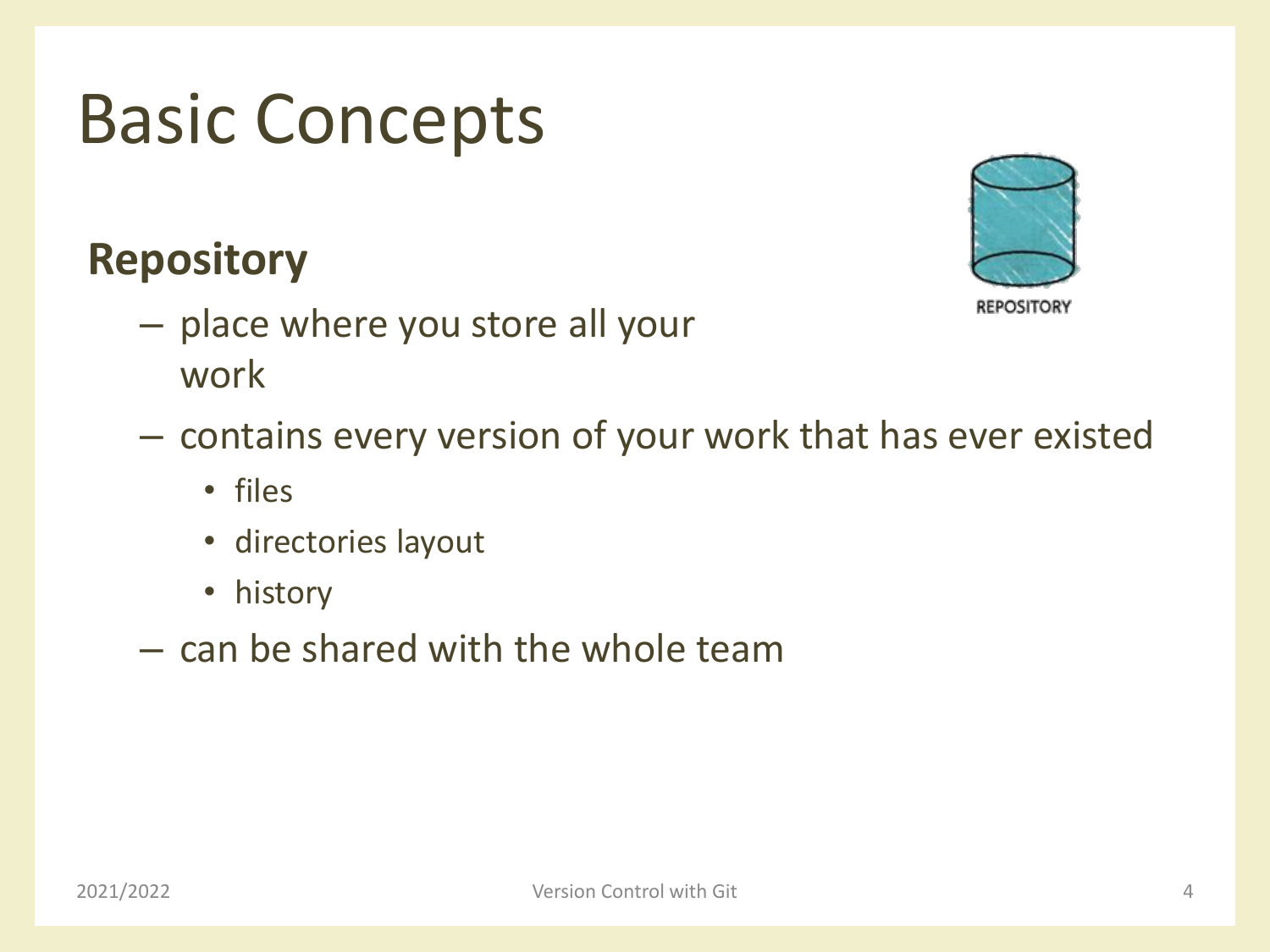## **Working copy**

**WORKING COPY** 

- a snapshot of the repository used for… working
- the place where changes happens
- private, not shared with the team
- it also contains some metadata so that it can keep track of the state of things
	- has a file been modified?
	- is this file new?
	- has a file been deleted?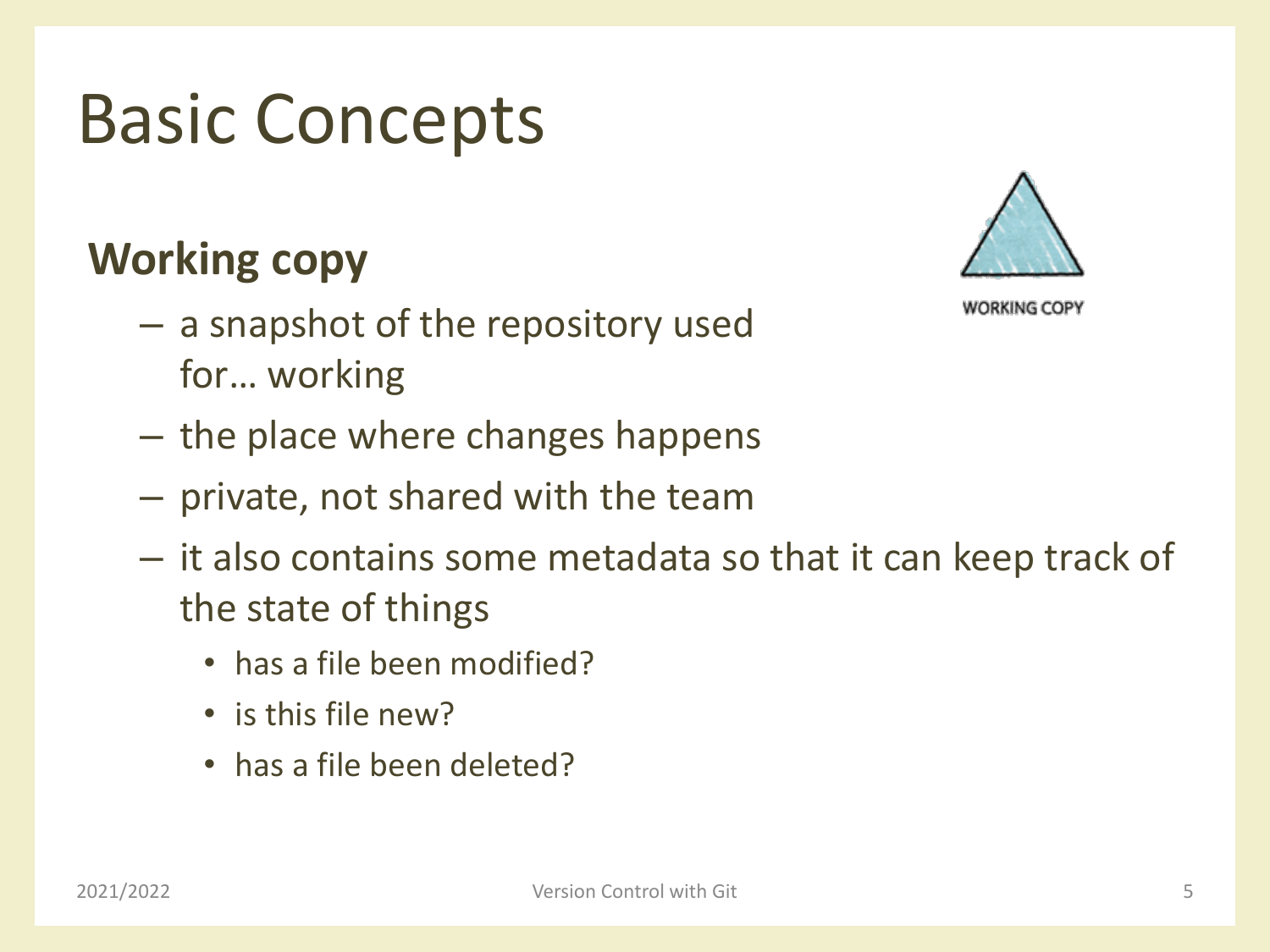## **Commit**

- the operation that modifies the repository
- atomically performed by modern version control tools
	- the integrity of the repository is ensured
- it is typical to provide a log message (or comment) when you commit
	- to explain the changes you have made
	- the message becomes part of the history of the repository

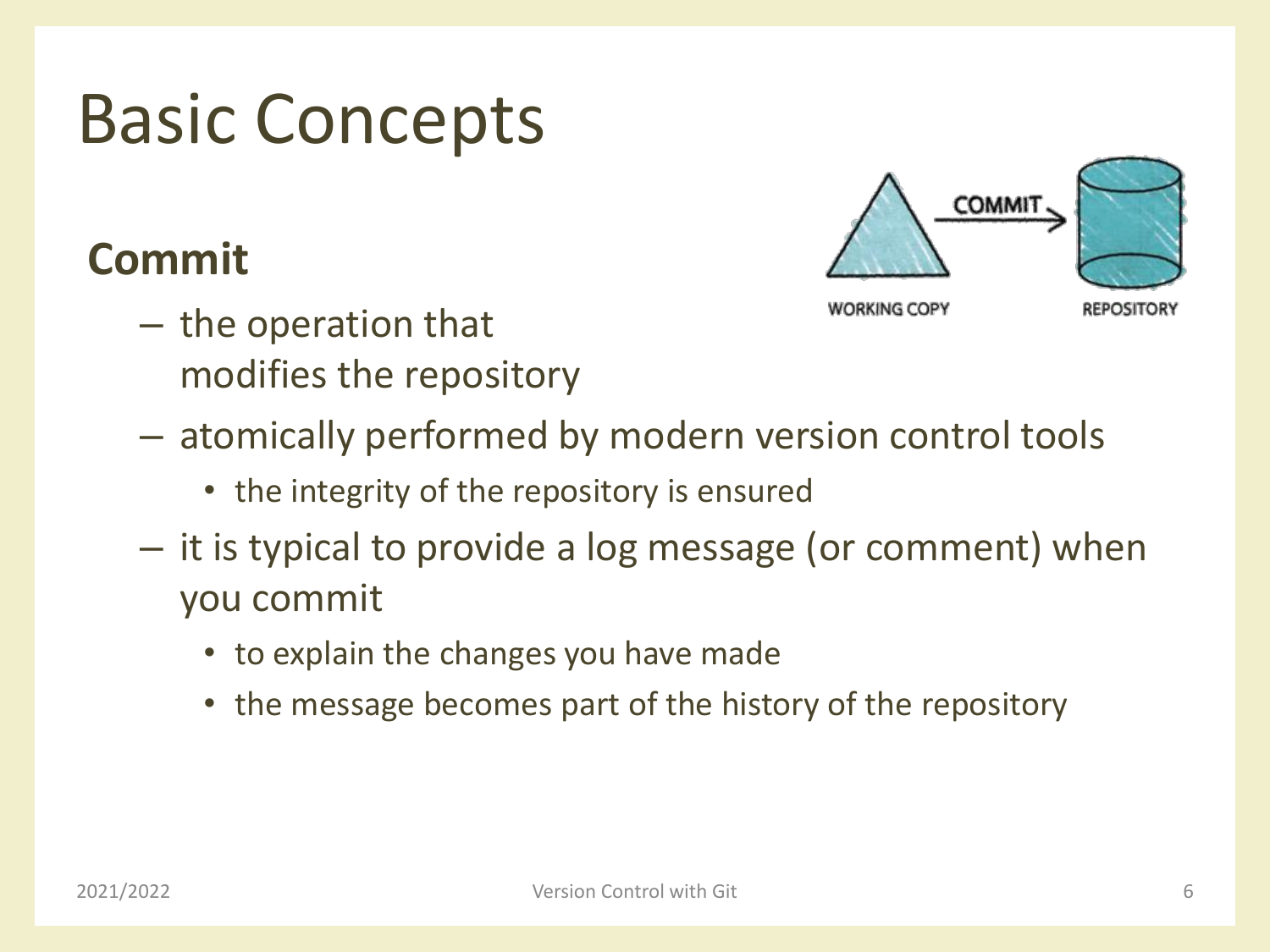## **Update**

- update the working copy with respect to the repository
	- apply changes from the repository
	- merge such changes with the ones you have made to your working copy, if necessary

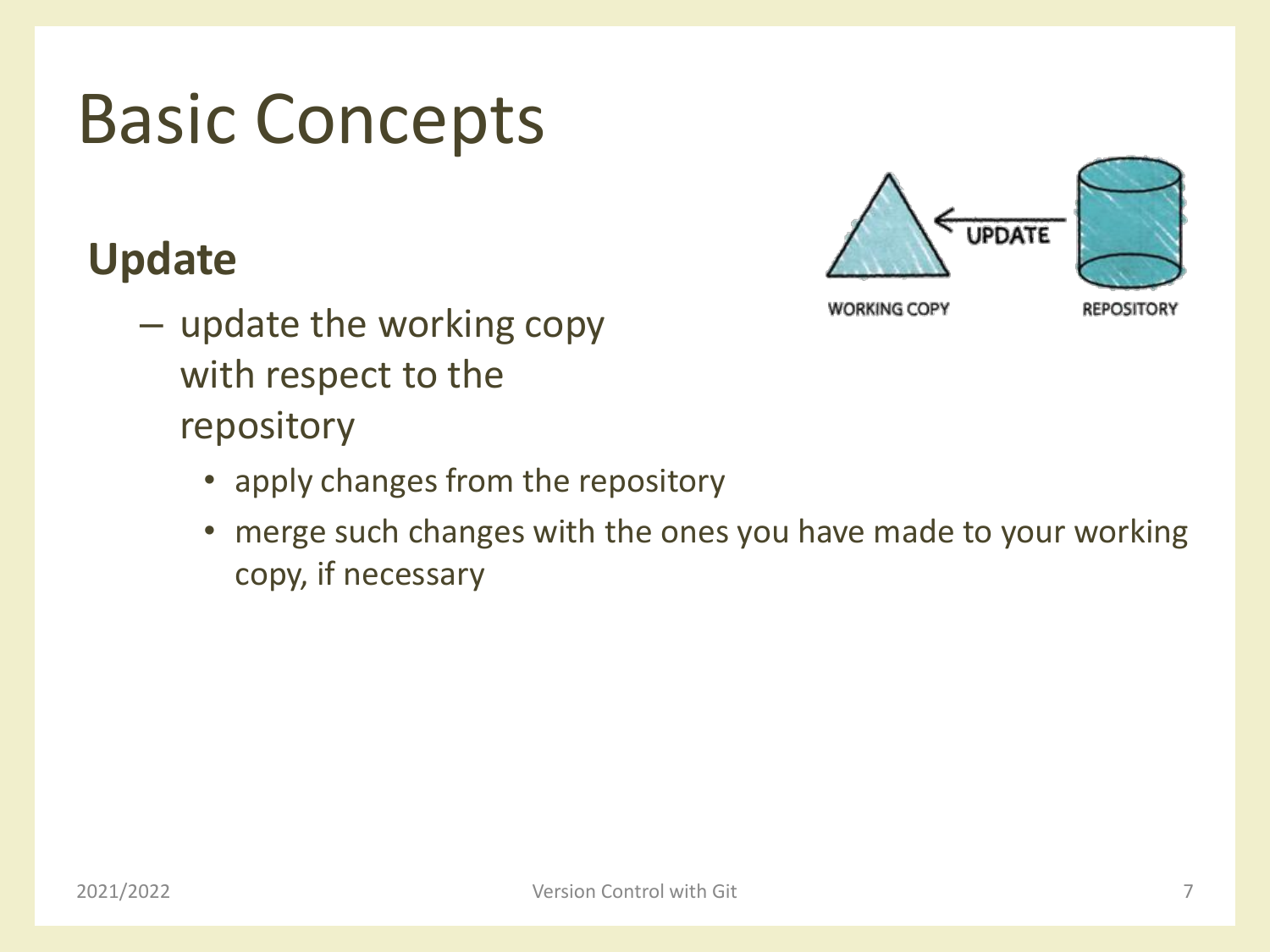## Centralized Version Control



- one central repository
- client-server relationship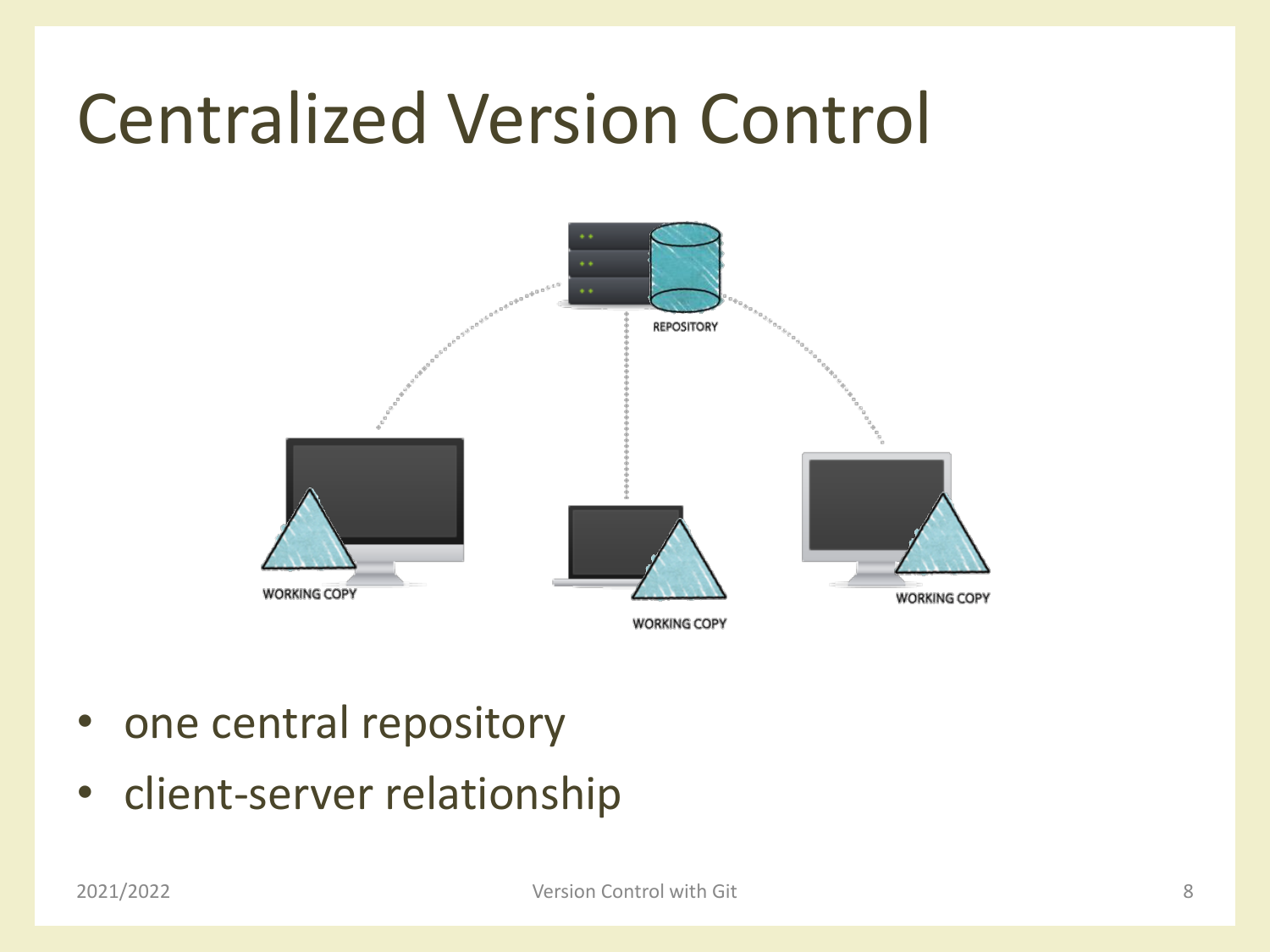## Distributed Version Control



- clients and server have the full copy of the repository
	- local repositories 'clone' a remote repository
- it is possible to have more than one server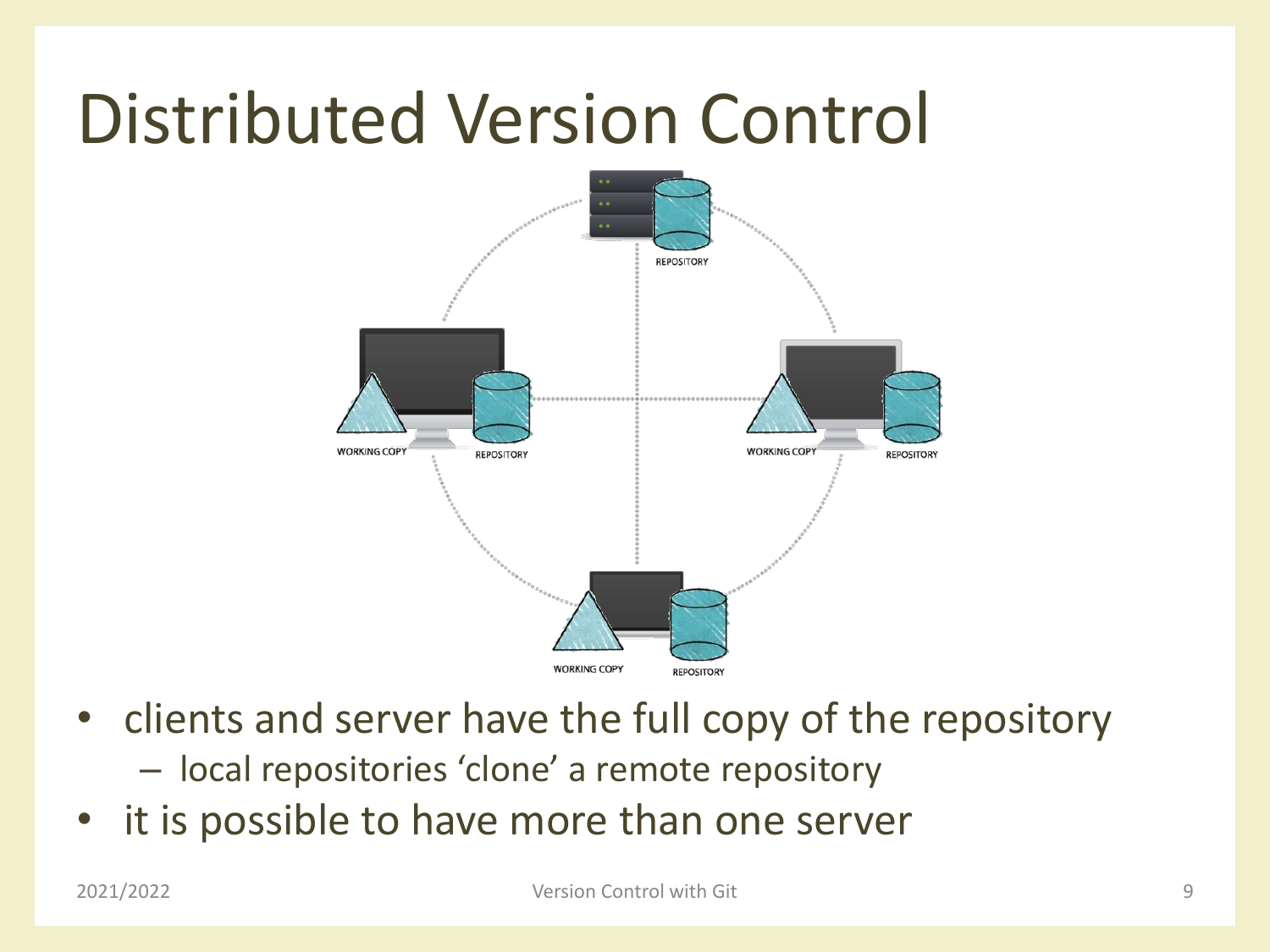## More Basic Concepts

## **Push**

– copy changesets from a local repository instance to a remote one



• synchronization between two repository instances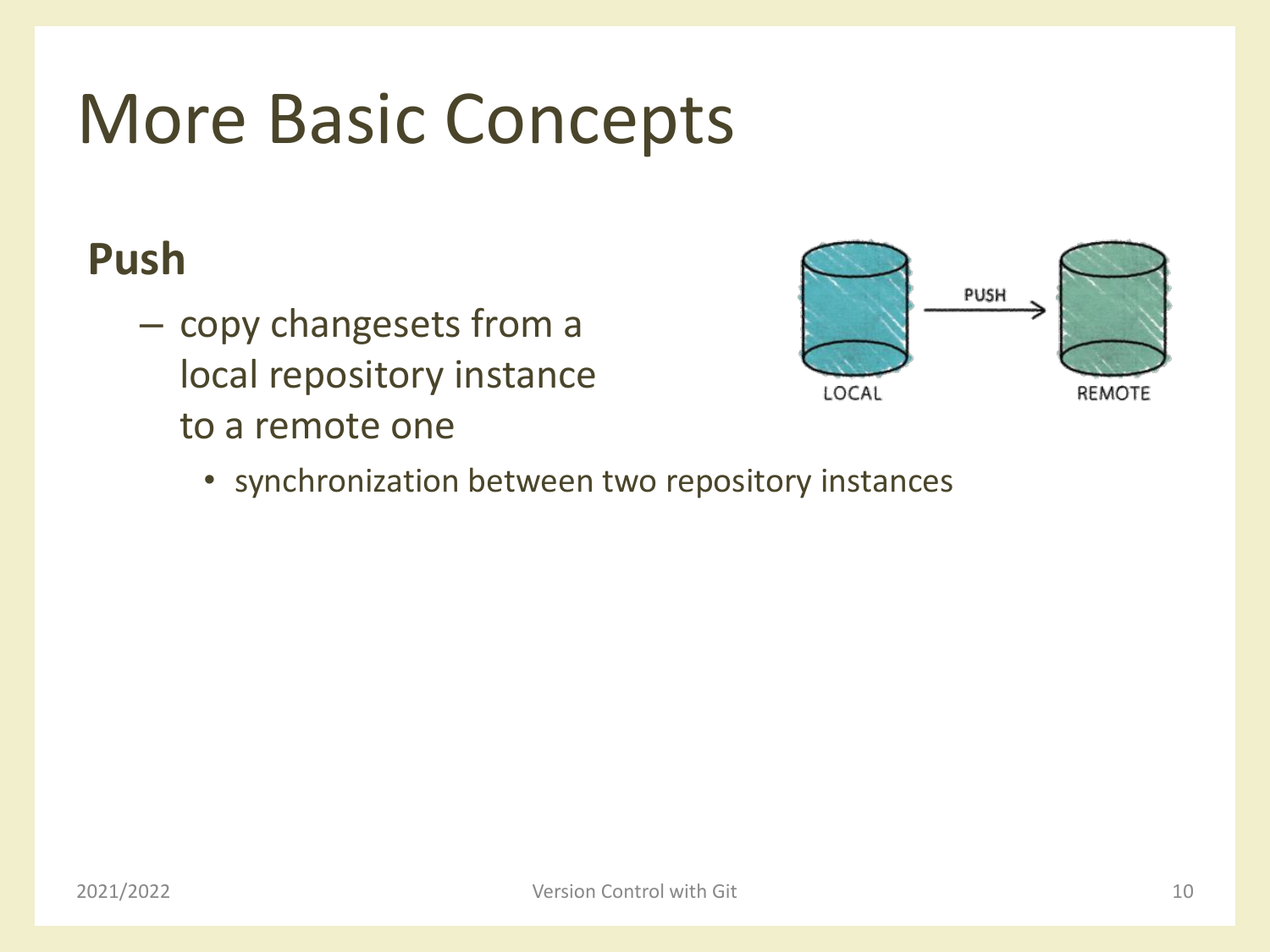## More Basic Concepts

## **Pull**

– copy changesets from a remote repository instance to a local one



• synchronization between two repository instances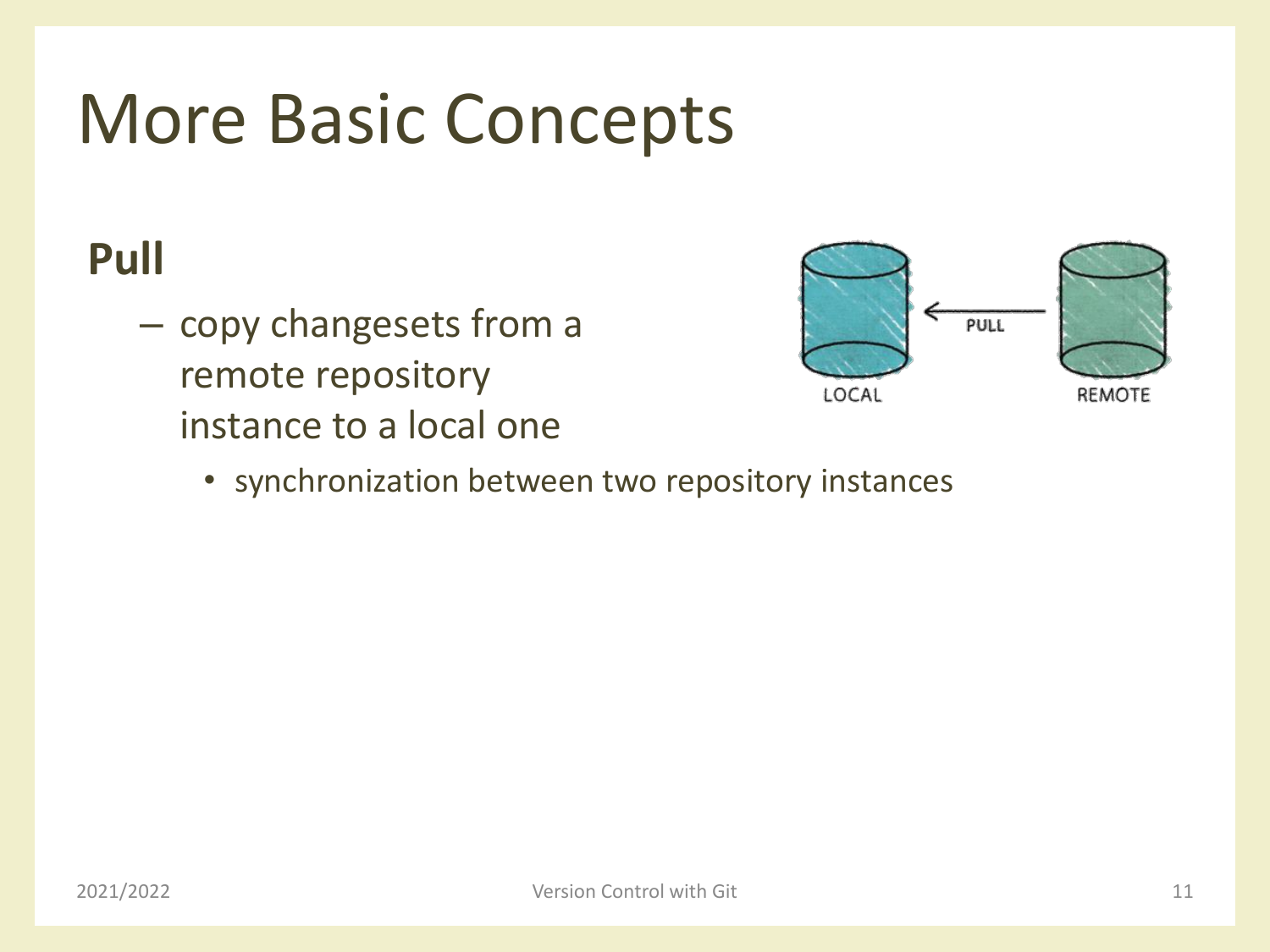# Introducing… Git

- Distributed Version Control System
- Born
	- on 2005 for the Linux kernel project
	- to be used via command line
- Website: [http://git-scm.com](http://git-scm.com/)
- Highlights:
	- free and open source
	- strong support for non-linear development
	- fully distributed
	- efficient handling of large projects
	- cryptographic authentication of history

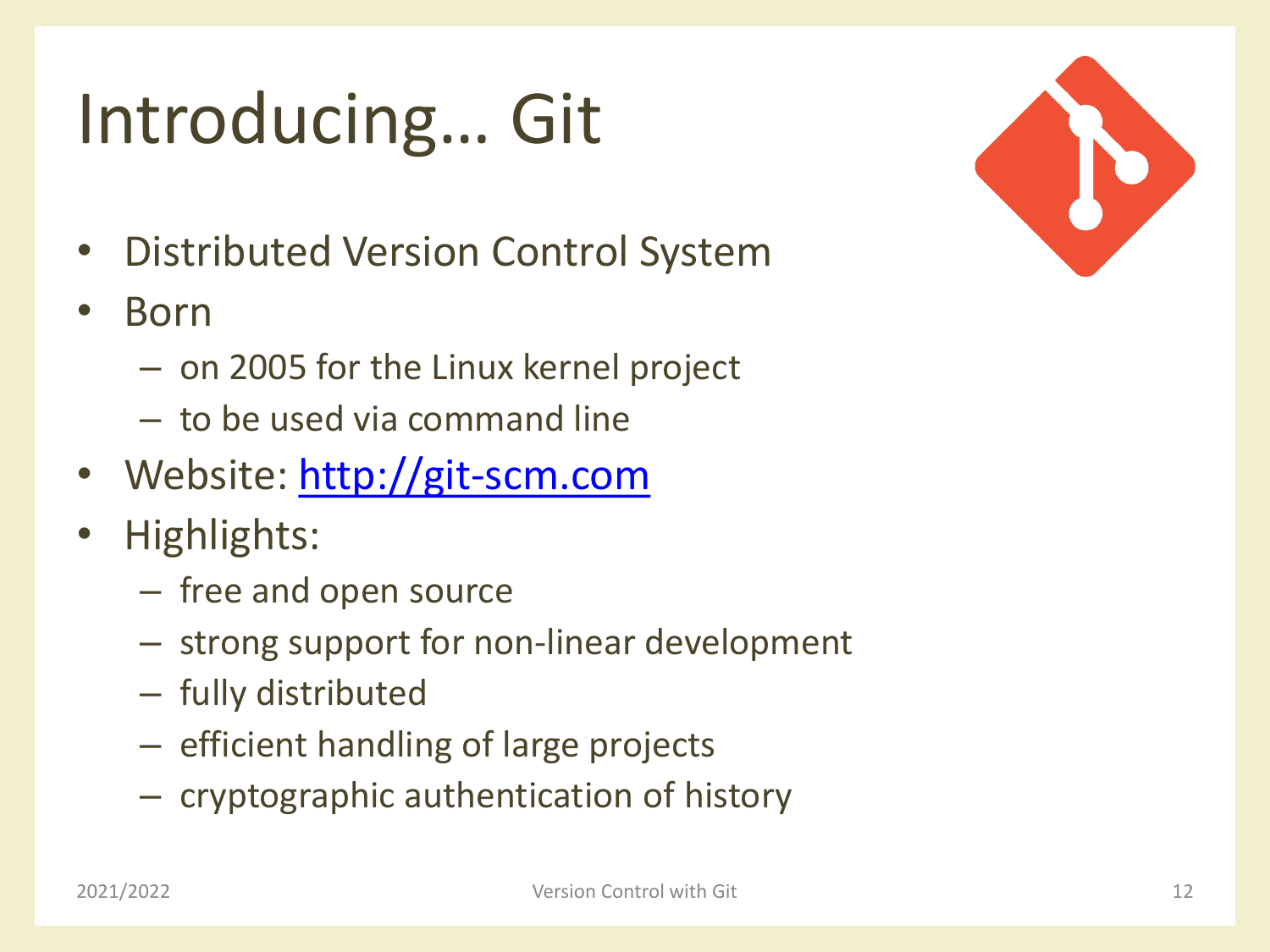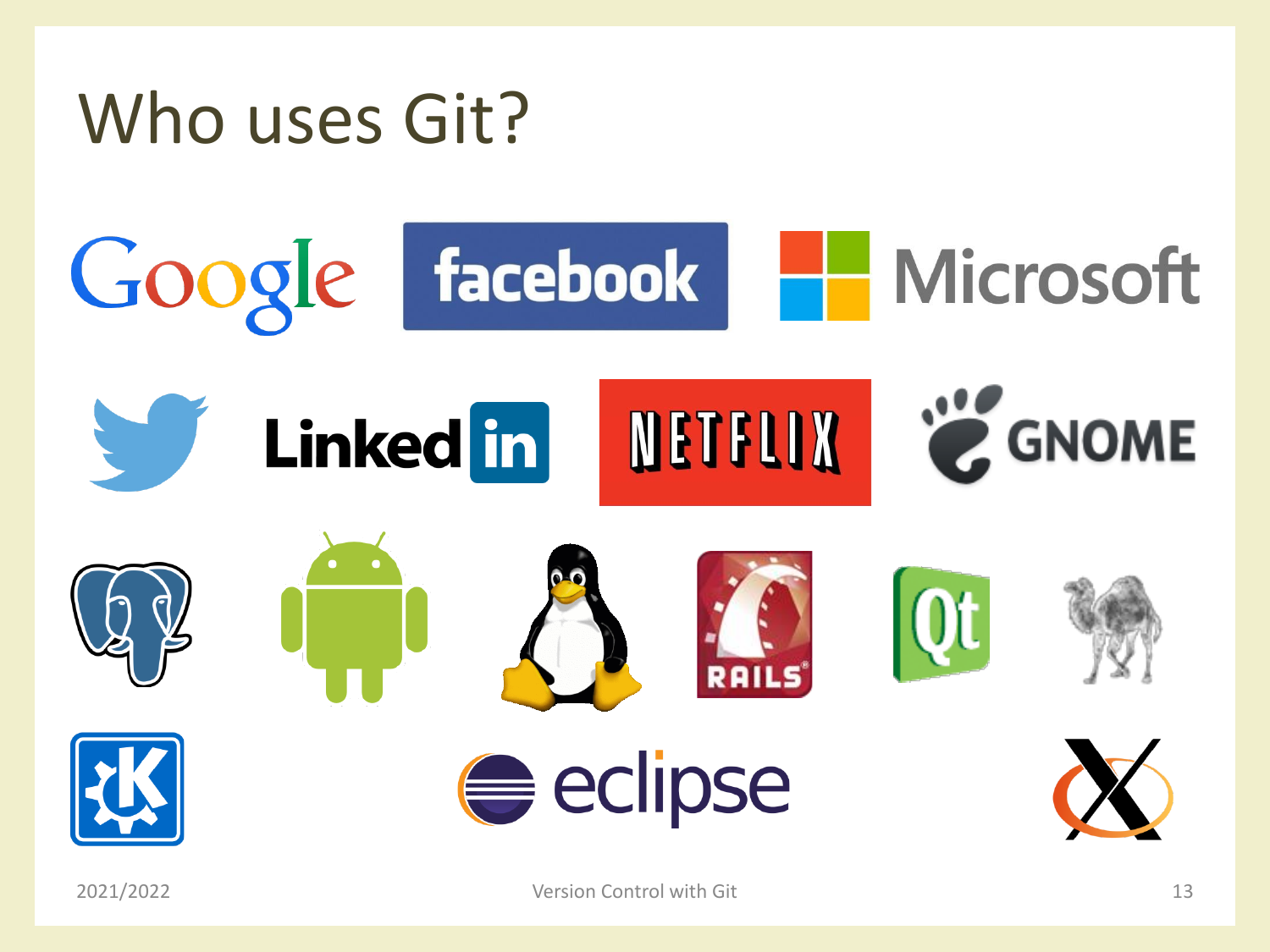# Getting started with Git

- Standard installations
	- <http://git-scm.com/downloads>
- Available for all the platform
- Git Graphical Applications
	- <http://git-scm.com/downloads/guis>
	- Suggestion: GitExtensions, SourceTree
- For this course, Git is
	- integrated in Eclipse (plugin "EGit")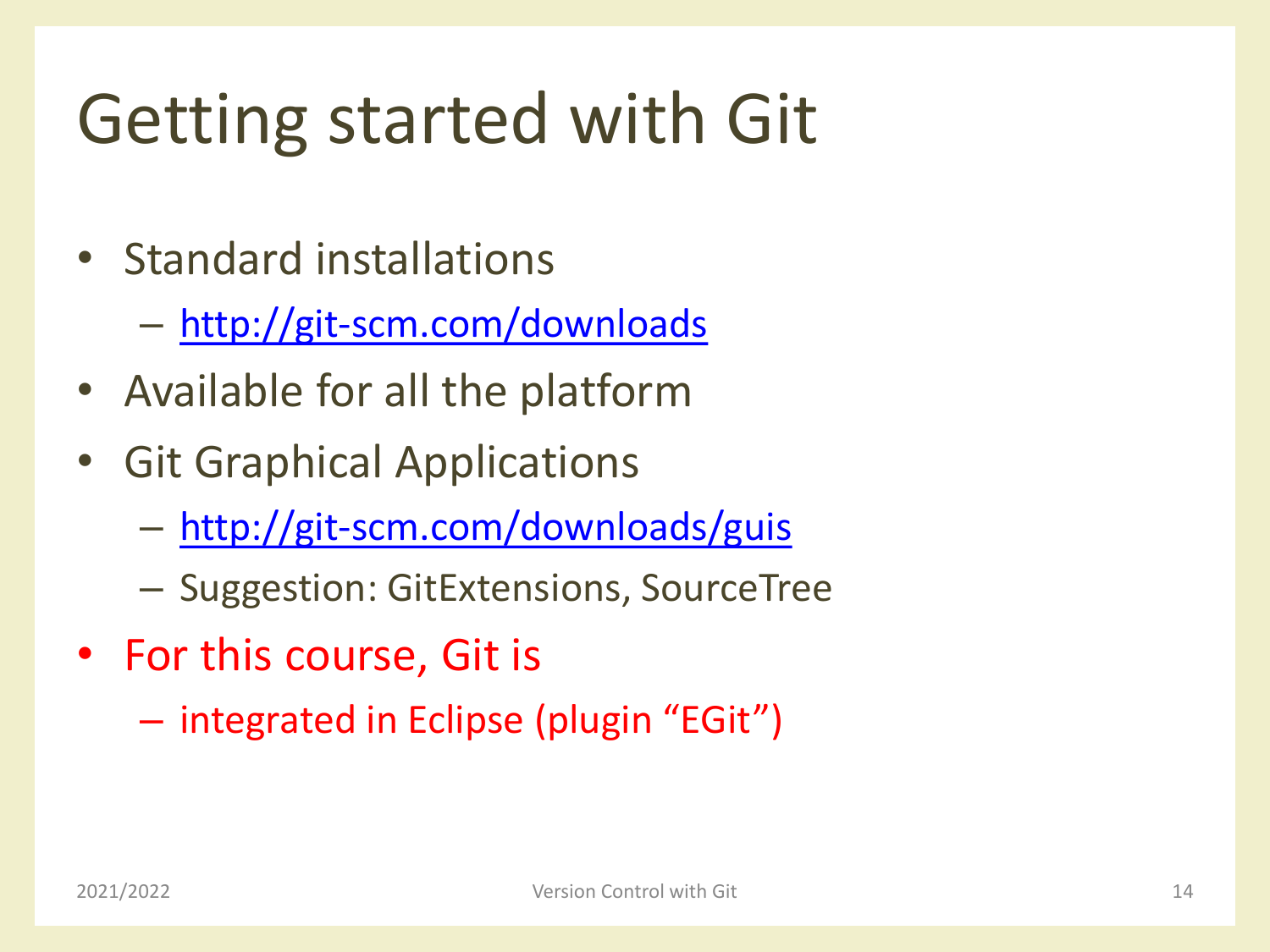# Installing Git (outside Eclipse)

- Windows
	- download and install Git from<http://git-scm.com/downloads>
- Linux
	- check if it is already installed
		- open a terminal and type "git"
	- [otherwise, install it from your package manager or via http://git](http://git-scm.com/downloads)scm.com/downloads
- Mac
	- check if it is already installed
		- open a terminal and type "git"
	- otherwise, install it from <http://git-scm.com/downloads>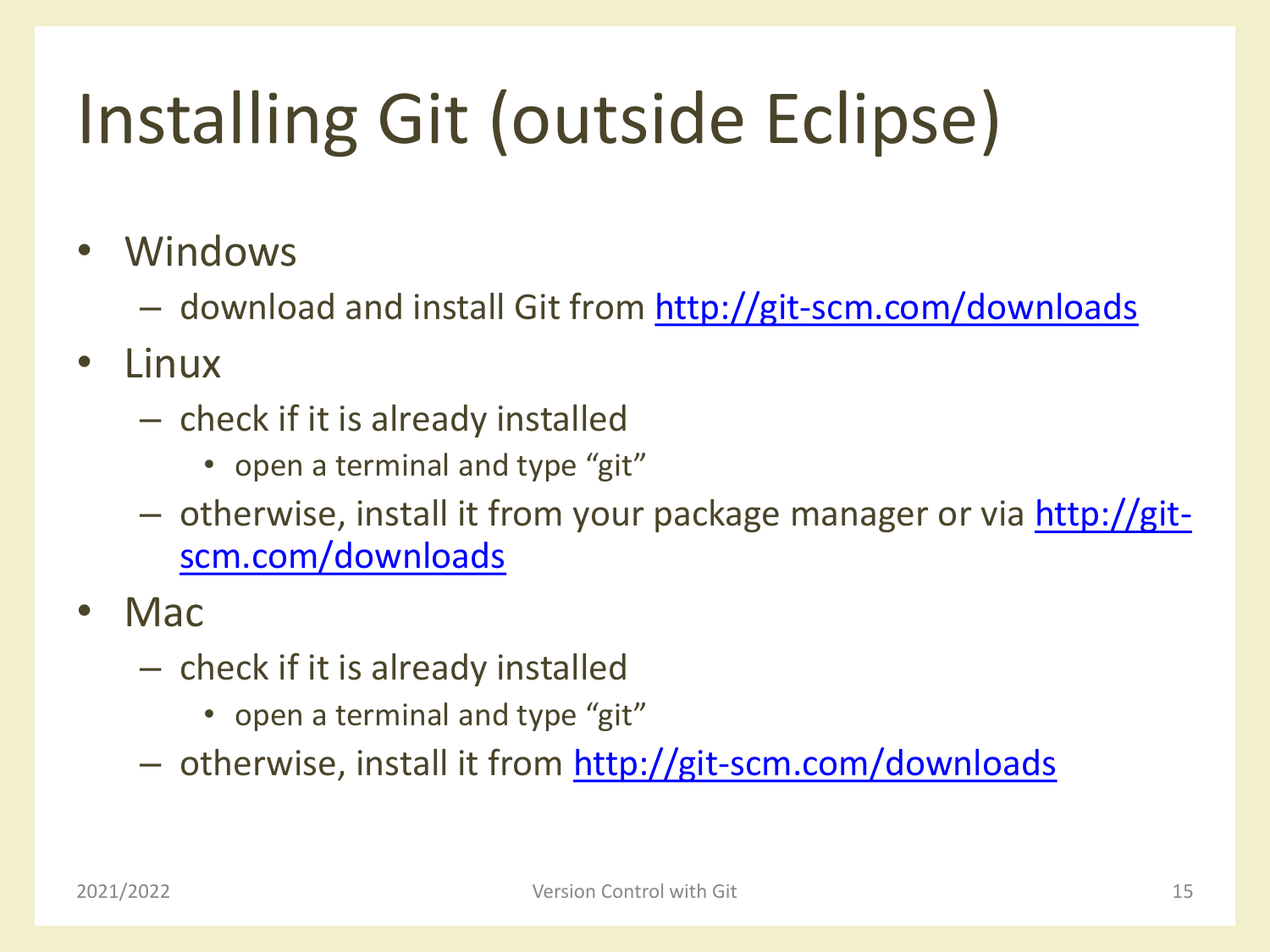## Hosted Git

- To have (at least) one remote repository
	- alternative: set up your own Git server!
- Most popular:
	- **GitHub, <https://github.com/>**
	- Bitbucket,<https://bitbucket.org/>
	- GitLab,<https://about.gitlab.com/gitlab-com/>
	- Sourceforge, <http://sourceforge.net/>
	- CodePlex (by Microsoft),<https://www.codeplex.com/>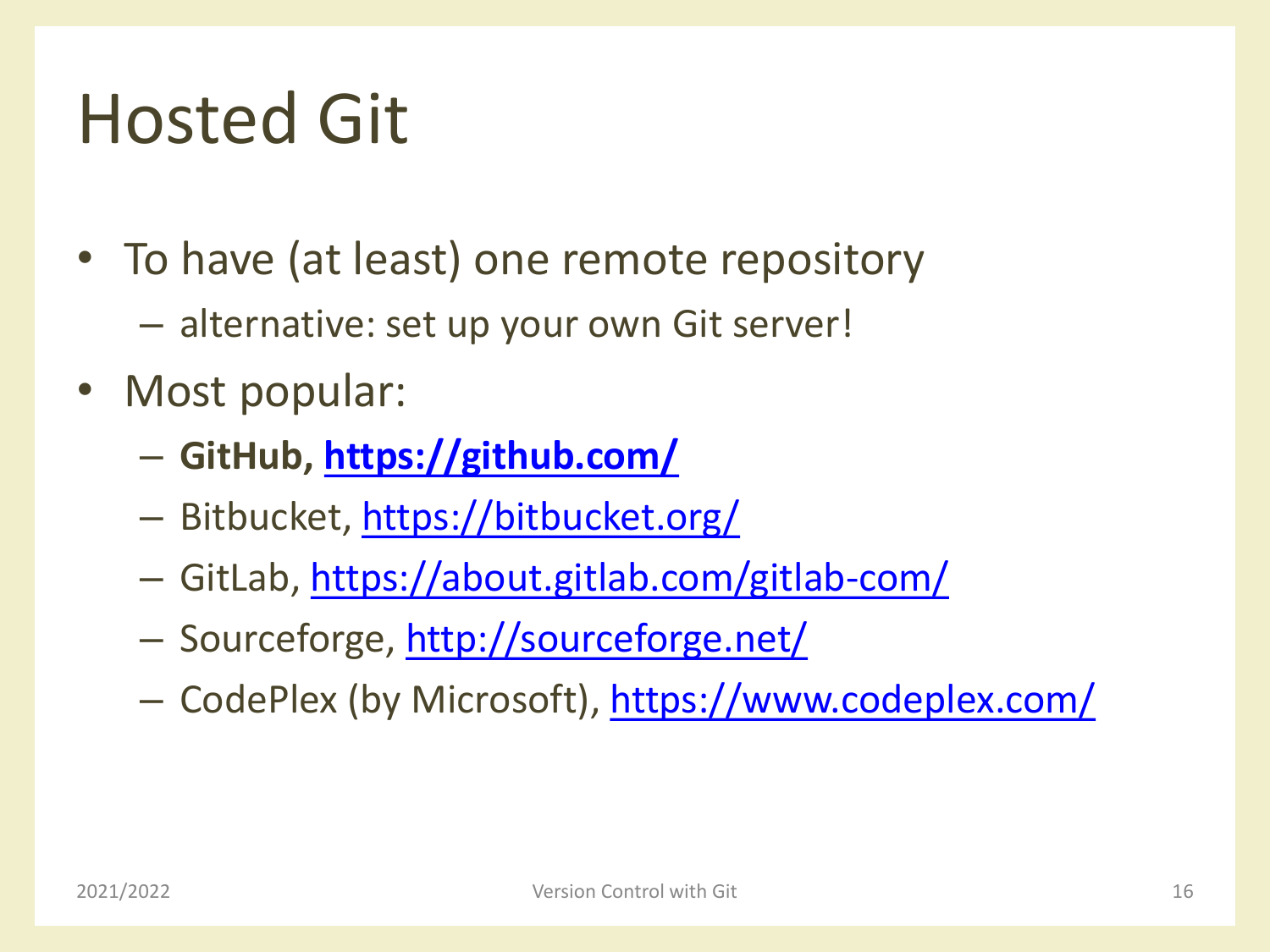## GitHub



- Slightly different than other code-hosting sites
	- instead of being primarily based on the project, it is usercentric
	- social coding
- Owned by Microsoft
	- free account to host as many open source project as you want
	- free plans for students
		- [https://education.github.com](https://education.github.com/)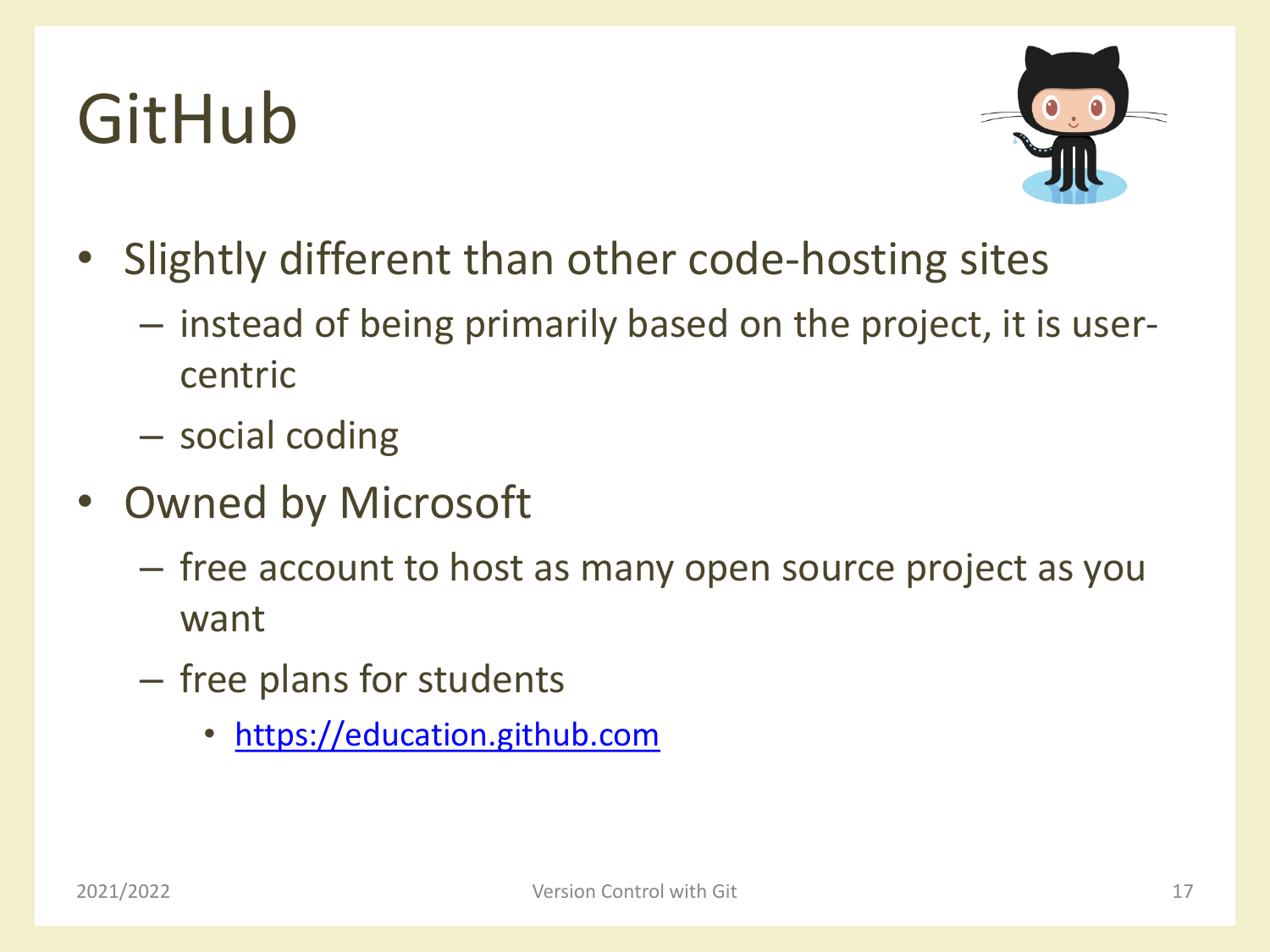## Bitbucket

• Similar to GitHub

## *S* Bitbucket

- Less used than GitHub, right now
- Mercurial support
- A commercial company
	- free private and public repositories for small team (up to 5 private collaborators)
	- charges for project involving bigger team
	- free for academia (also for students)
		- unlimited public and private repositories
		- unlimited users for single projects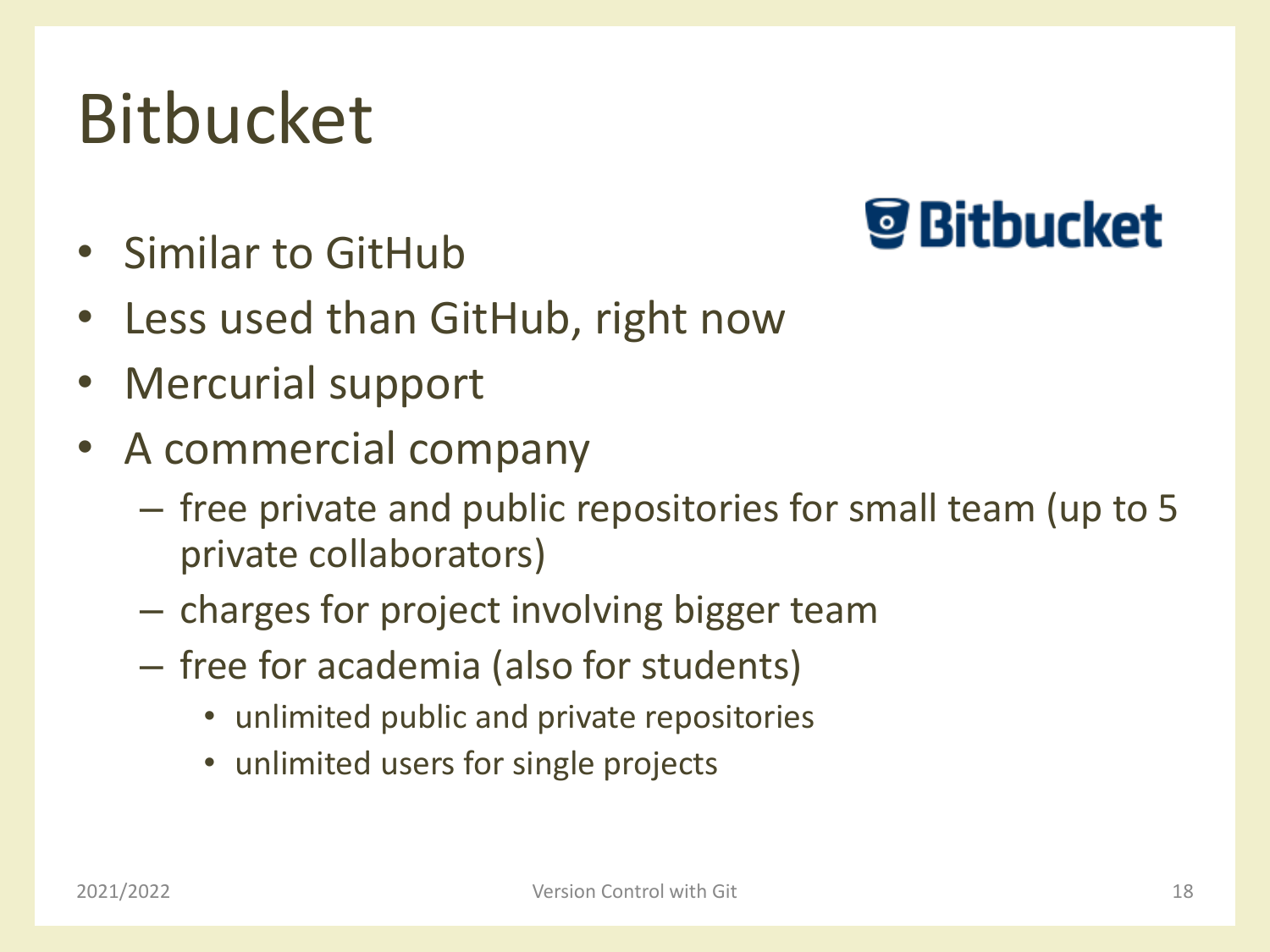## GitHub Pages

- Website for your (GitHub) repository
	- <https://pages.github.com/>
- FAQ
	- <https://help.github.com/categories/github-pages-basics/>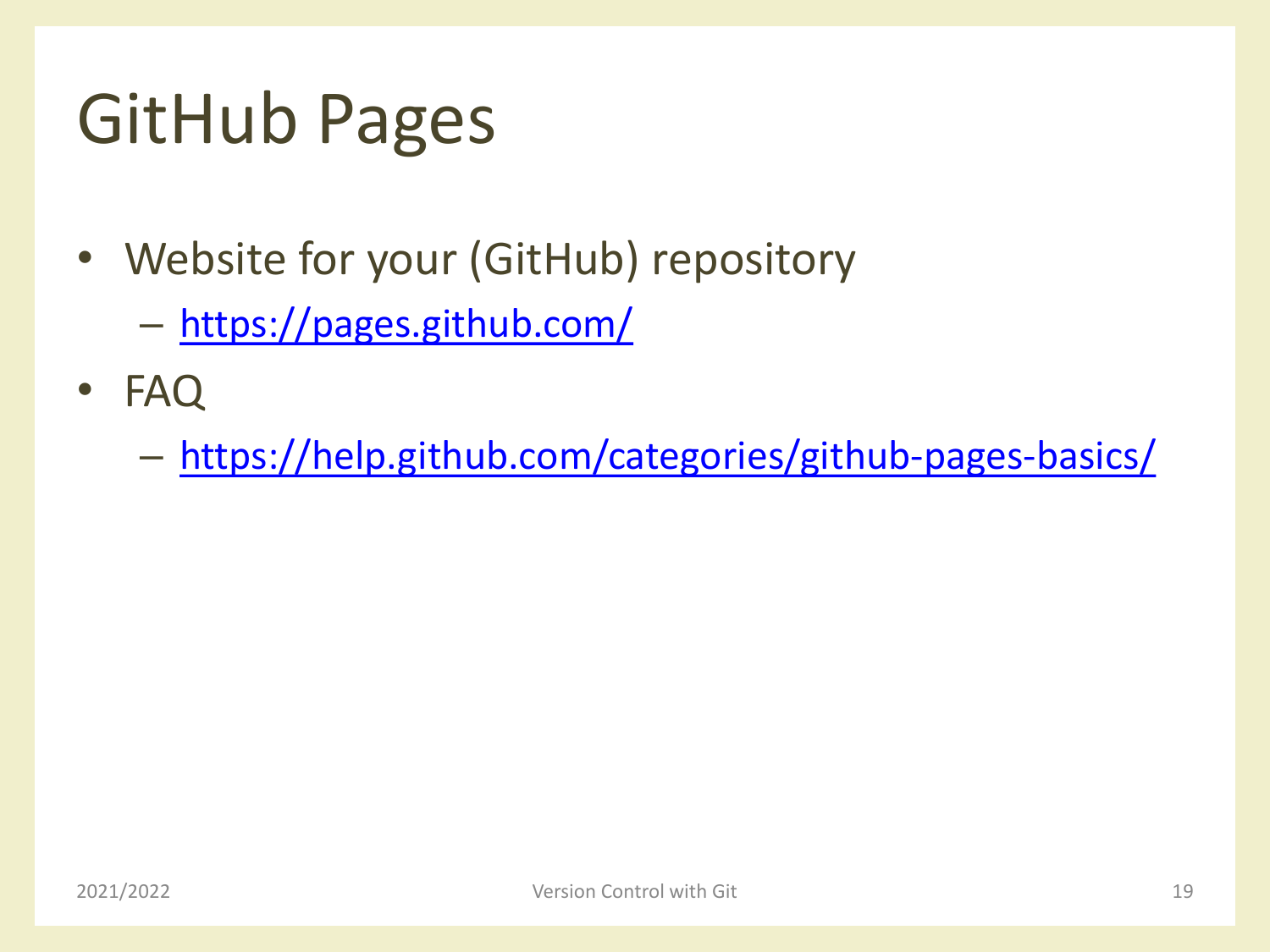## For Labs

- Create a personal GitHub account
	- You will have "education" discounts if you use your University e-mail
	- [https://education.github.com](https://education.github.com/)
- Try Git!
	- <http://try.github.io/>
	- 15 minutes tutorial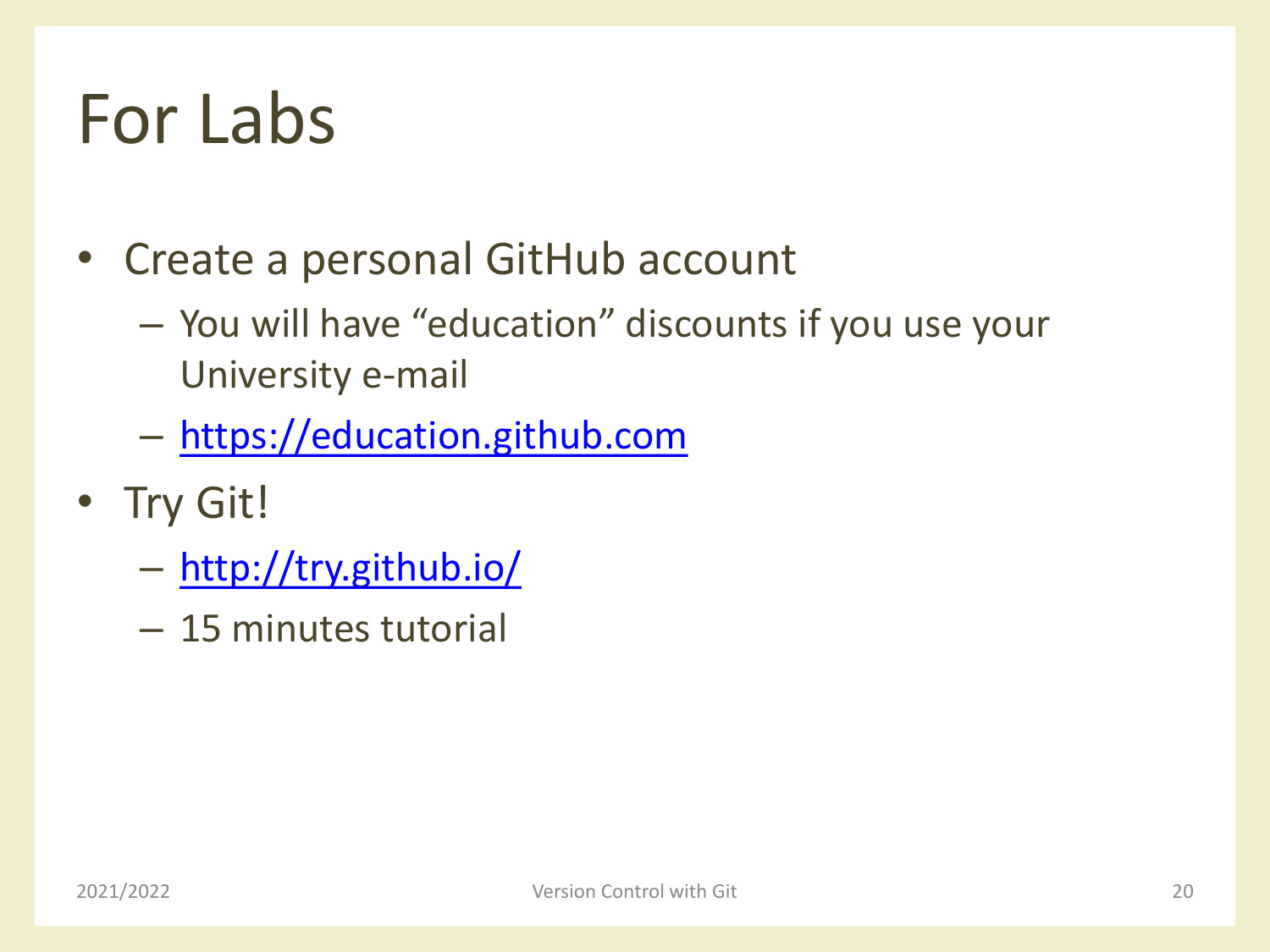# **Workflow 1**: "Create new project"

- 1. Create a project in Eclipse (normally, or using Maven Archetypes)
- 2. Create the local repository in Eclipse (Team|Share)
- 3. Create a new project in GitHub
- 4. Push changes (Team|Commit&push)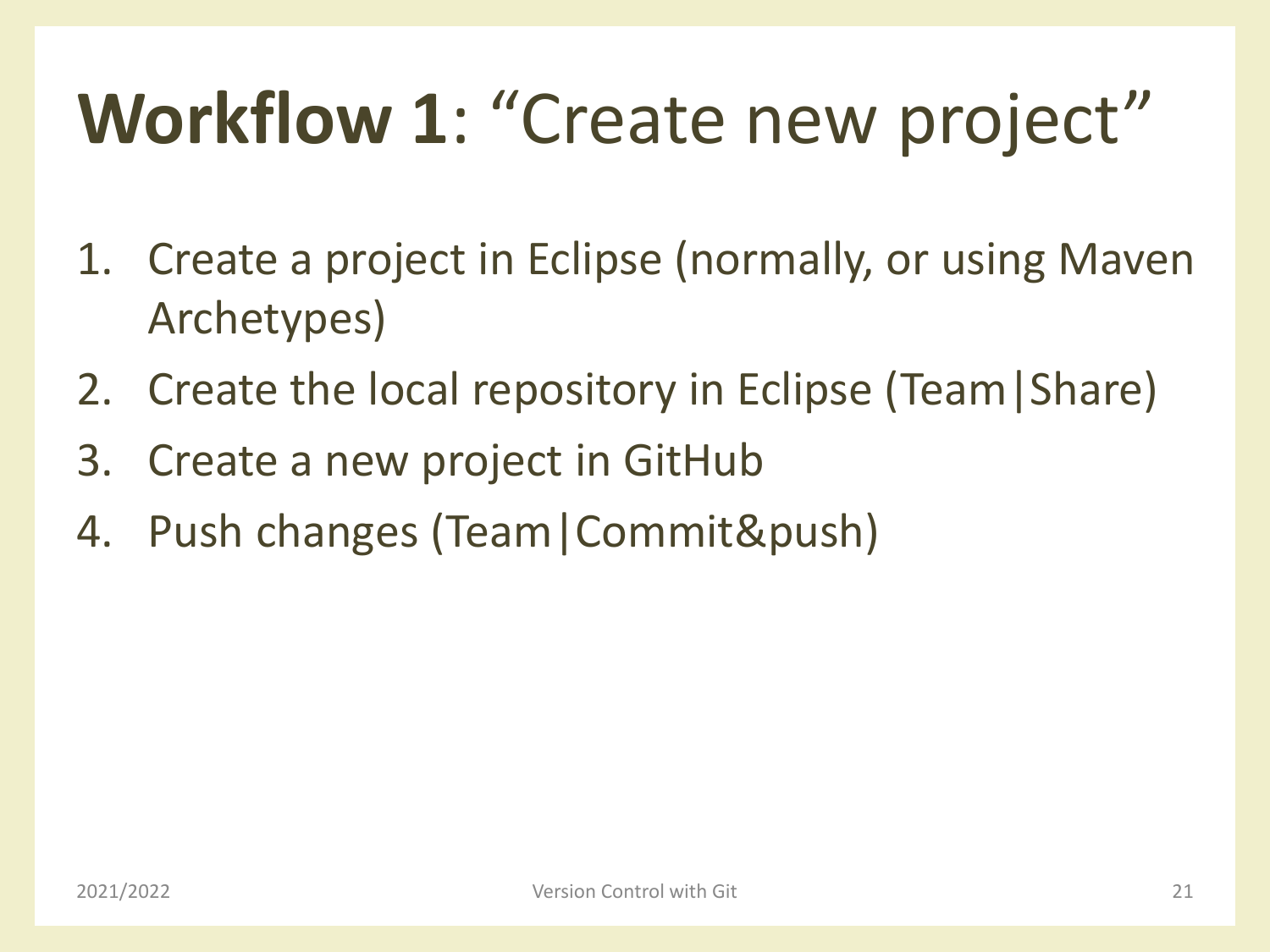## New Project on GitHub

| <b>Repositories</b> 6 |                      |                                  | + New repository |  |  |
|-----------------------|----------------------|----------------------------------|------------------|--|--|
| Find a repository     |                      |                                  |                  |  |  |
|                       |                      | All Forks Sources Private Public |                  |  |  |
|                       |                      | TdP-2016/EsindovinaNumero        |                  |  |  |
|                       | $\Box$ TdP-2016/Lab1 |                                  |                  |  |  |
|                       | <b>TdP-2016/Lab0</b> |                                  |                  |  |  |
|                       |                      | TdP-2016/EsContaLettere          |                  |  |  |
|                       |                      | TdP-2016/Word Set dumb           |                  |  |  |
|                       |                      | TdP-2016/materiale               |                  |  |  |

### Create a new repository

A repository contains all the files for your project, including the revision history.

|                                           | <b>Repository name</b>                                                                                                                                                      |
|-------------------------------------------|-----------------------------------------------------------------------------------------------------------------------------------------------------------------------------|
| $\frac{$8}{$2}$ TdP-2016 $\star$          |                                                                                                                                                                             |
|                                           | Great repository names are short and memorable. Need inspiration? How about curly-pancake.                                                                                  |
| <b>Description (optional)</b>             |                                                                                                                                                                             |
|                                           |                                                                                                                                                                             |
|                                           |                                                                                                                                                                             |
|                                           |                                                                                                                                                                             |
| <b>Public</b>                             |                                                                                                                                                                             |
|                                           | Anyone can see this repository. You choose who can commit.                                                                                                                  |
| Private                                   |                                                                                                                                                                             |
|                                           | You choose who can see and commit to this repository.                                                                                                                       |
|                                           |                                                                                                                                                                             |
|                                           | Initialize this repository with a README<br>This will let you immediately clone the repository to your computer. Skip this step if you're importing an existing repository. |
|                                           |                                                                                                                                                                             |
| ۰<br>$\bigcirc$<br>Add .gitignore: None - | Add a license: None -<br>G)                                                                                                                                                 |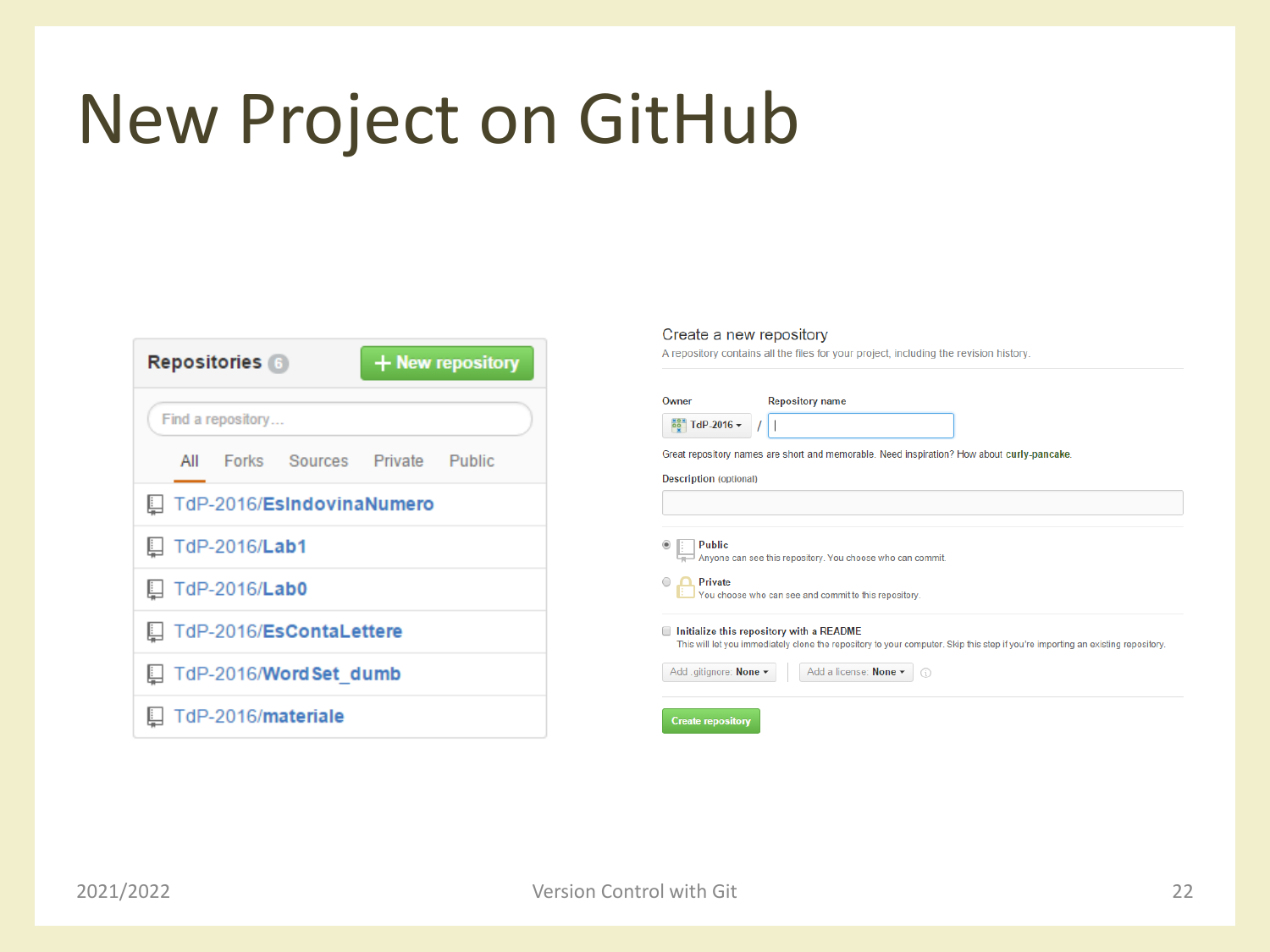## New repository in Eclipse

| $\rightarrow$ $\mathbb{G}_{\mathbb{J}}$ > m                                                                                                                                                                                                                                                                                                         | example project<br>New          | $\,$                |                                            |                                                        |            |
|-----------------------------------------------------------------------------------------------------------------------------------------------------------------------------------------------------------------------------------------------------------------------------------------------------------------------------------------------------|---------------------------------|---------------------|--------------------------------------------|--------------------------------------------------------|------------|
|                                                                                                                                                                                                                                                                                                                                                     | Open in New Window              |                     |                                            |                                                        |            |
|                                                                                                                                                                                                                                                                                                                                                     | Show In                         | Alt+Shift+W >       |                                            |                                                        |            |
| B                                                                                                                                                                                                                                                                                                                                                   | Copy                            | $Ctrl + C$          |                                            |                                                        |            |
| 圉                                                                                                                                                                                                                                                                                                                                                   | Copy Qualified Name             |                     |                                            |                                                        |            |
| 情                                                                                                                                                                                                                                                                                                                                                   | Paste                           | $Ctrl + V$          |                                            | Configure Git Repository                               |            |
|                                                                                                                                                                                                                                                                                                                                                     | Delete<br>Delete                |                     |                                            | <b>Configure Git Repository</b>                        |            |
| $\begin{picture}(20,20) \put(0,0){\line(1,0){10}} \put(15,0){\line(1,0){10}} \put(15,0){\line(1,0){10}} \put(15,0){\line(1,0){10}} \put(15,0){\line(1,0){10}} \put(15,0){\line(1,0){10}} \put(15,0){\line(1,0){10}} \put(15,0){\line(1,0){10}} \put(15,0){\line(1,0){10}} \put(15,0){\line(1,0){10}} \put(15,0){\line(1,0){10}} \put(15,0){\line(1$ | Remove from Context             | Ctrl+Alt+Shift+Down |                                            | Select repository location                             |            |
|                                                                                                                                                                                                                                                                                                                                                     | <b>Build Path</b>               | $\rightarrow$       |                                            | ○ Use or create repository in parent folder of project |            |
|                                                                                                                                                                                                                                                                                                                                                     | Refactor                        | Alt+Shift+T>        |                                            | Location<br>Project                                    | Repository |
|                                                                                                                                                                                                                                                                                                                                                     | Import                          |                     |                                            | exampl D:\workspace\example project                    | .git       |
| è<br>Ņ,                                                                                                                                                                                                                                                                                                                                             | Export                          |                     |                                            |                                                        |            |
|                                                                                                                                                                                                                                                                                                                                                     |                                 |                     |                                            |                                                        |            |
| S.                                                                                                                                                                                                                                                                                                                                                  | Refresh                         | F <sub>5</sub>      |                                            |                                                        |            |
|                                                                                                                                                                                                                                                                                                                                                     | <b>Close Project</b>            |                     |                                            |                                                        |            |
|                                                                                                                                                                                                                                                                                                                                                     | <b>Close Unrelated Projects</b> |                     |                                            | Create Repository                                      |            |
|                                                                                                                                                                                                                                                                                                                                                     | Assign Working Sets             |                     |                                            |                                                        |            |
|                                                                                                                                                                                                                                                                                                                                                     | Validate                        |                     |                                            |                                                        |            |
|                                                                                                                                                                                                                                                                                                                                                     | Run As                          | $\rightarrow$       |                                            |                                                        |            |
|                                                                                                                                                                                                                                                                                                                                                     | Debug As                        | $\rightarrow$       |                                            | $\circledcirc$                                         | Finish     |
|                                                                                                                                                                                                                                                                                                                                                     | Compare With                    | $\rightarrow$       |                                            |                                                        |            |
|                                                                                                                                                                                                                                                                                                                                                     | Restore from Local History      |                     |                                            |                                                        |            |
|                                                                                                                                                                                                                                                                                                                                                     | Team                            | ×                   | Apply Patch                                |                                                        |            |
|                                                                                                                                                                                                                                                                                                                                                     | Configure                       | $\,>\,$             | Share Project                              |                                                        |            |
|                                                                                                                                                                                                                                                                                                                                                     | Source                          | $\rightarrow$       |                                            |                                                        |            |
|                                                                                                                                                                                                                                                                                                                                                     | Properties                      | Alt+Enter           | Javadoc <b>B</b> Declaration <b>B</b> Prog |                                                        |            |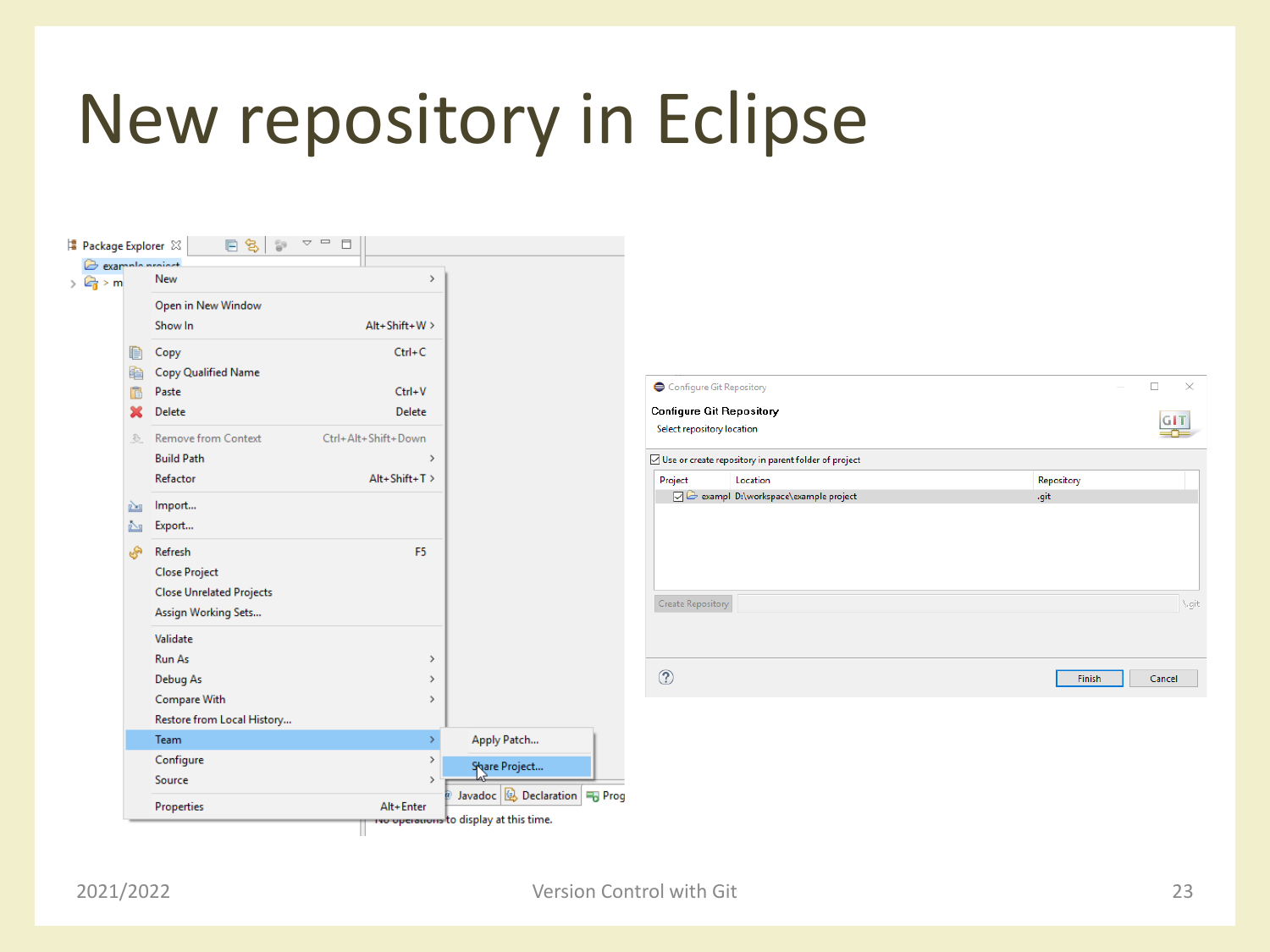## Add remote & push in Eclipse



| Push Branch master<br>×                                                                                                                                                                                                        |
|--------------------------------------------------------------------------------------------------------------------------------------------------------------------------------------------------------------------------------|
| <b>Destination Git Repository</b><br>Enter the location of the destination repository.                                                                                                                                         |
| Remote name:<br>origin<br>Location<br>https://github.com/TdP-2016/prova.git<br>Local File<br>URI:<br>github.com<br>Host:<br>Repository path:   /TdP-2016/prova.git<br>Connection<br>Protocol: https<br>Port:<br>Authentication |
| fulcorno<br>User:<br>Password:<br>Store in Secure Store                                                                                                                                                                        |
| Cancel<br>Next<br>Finish<br>$<$ Back                                                                                                                                                                                           |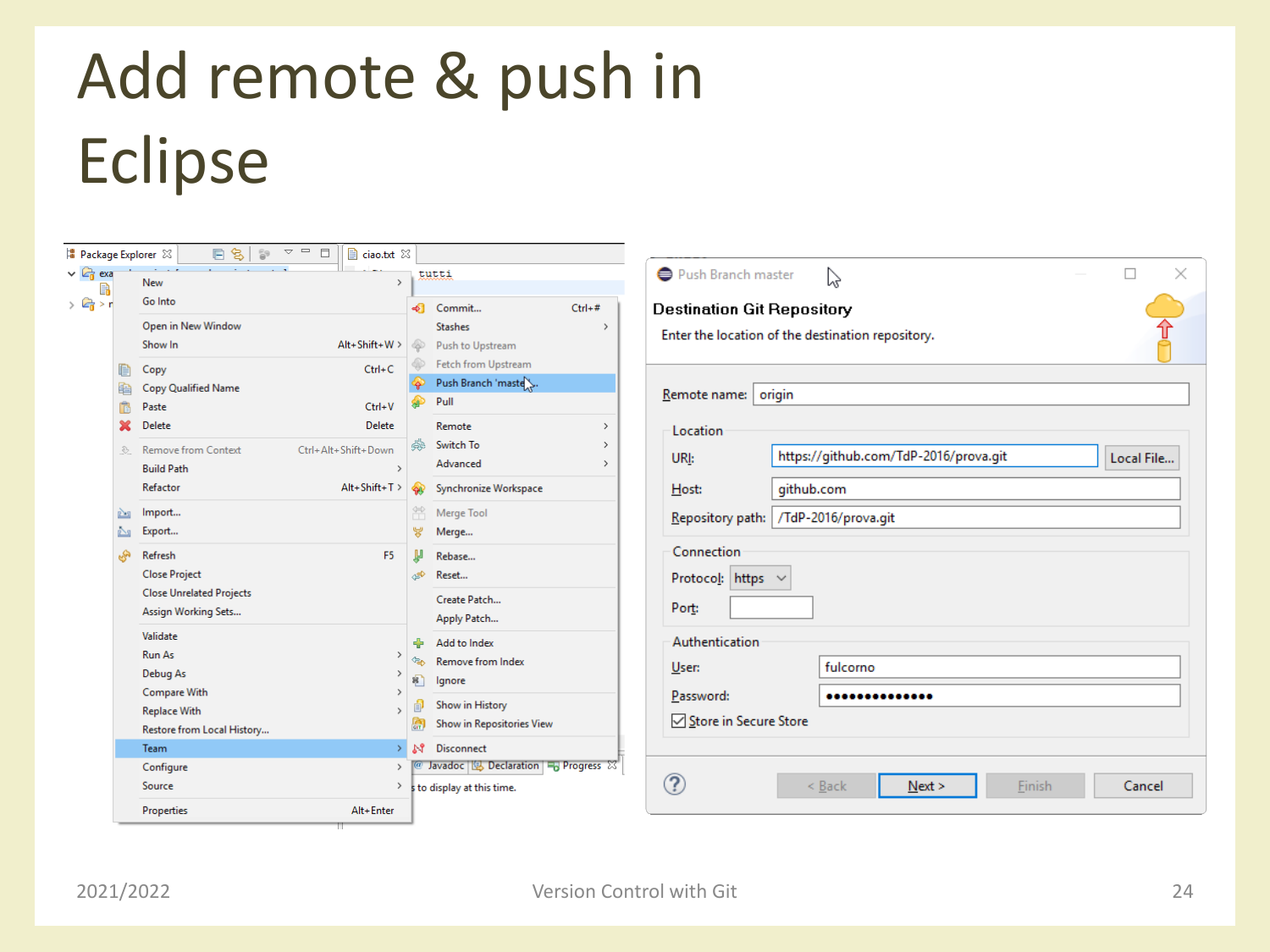# **Workflow 2**: "Work on a project"

- 1. "Fork" the project in GitHub (you make a copy in your repository)
- 2. Clone your project in Eclipse
- 3. Work on the project
- 4. Commit and Push the changes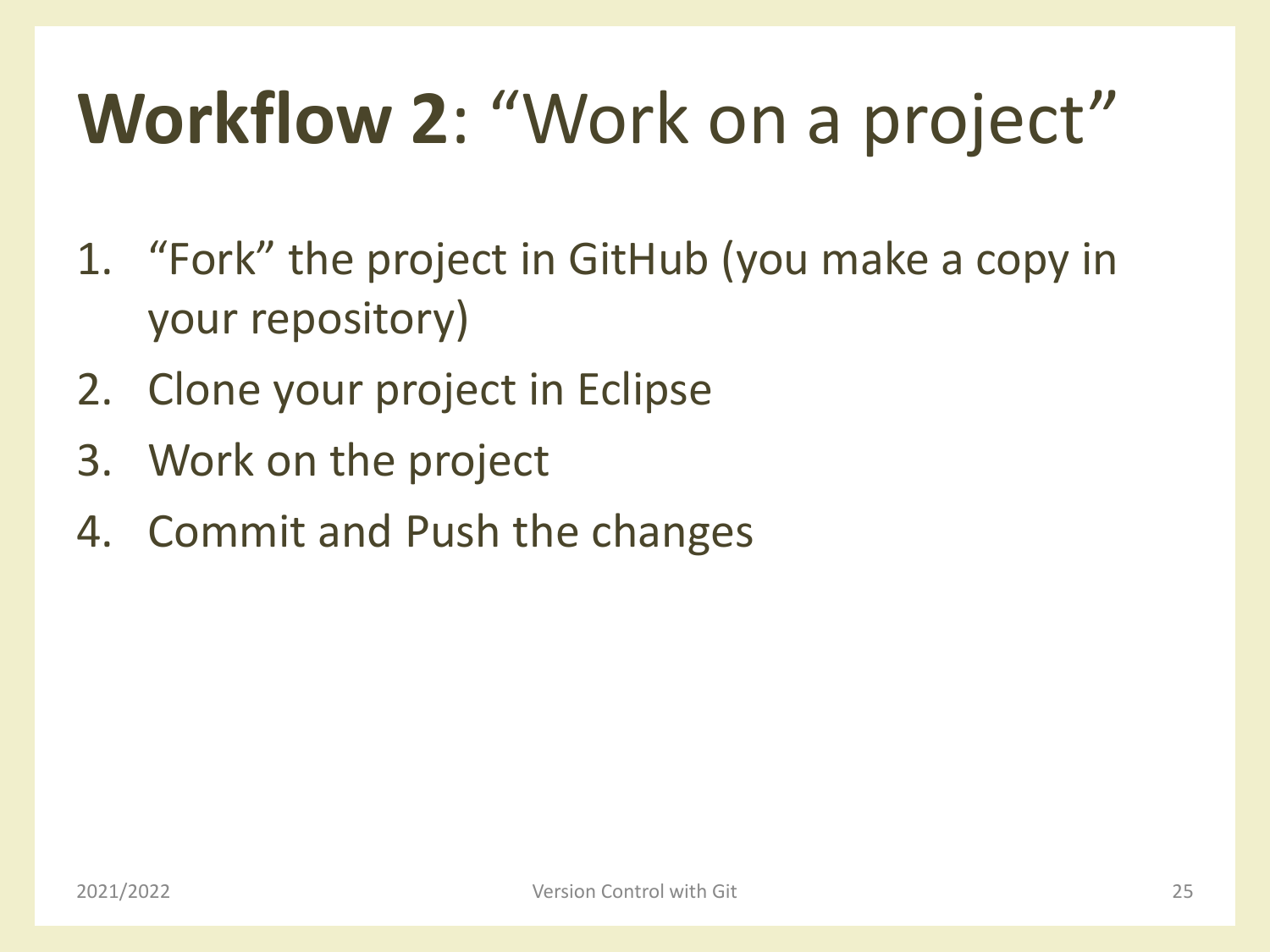## Forking

- "Fork" makes a private copy of some else's repository – For example, the Lab projects
- You may clone, work, and commit on this repository

|                                                                |                                                     | $\odot$ Watch $\sim$                   | $\sqrt{2}$ Fork<br>$\bigstar$ Star<br>$\overline{\mathbf{0}}$<br>$\overline{2}$<br>$\bf{0}$ |  |  |  |  |  |  |  |
|----------------------------------------------------------------|-----------------------------------------------------|----------------------------------------|---------------------------------------------------------------------------------------------|--|--|--|--|--|--|--|
| <> Code<br>$\hat{y}$ Pull requests 0<br>$\circ$ Issues $\circ$ | ≣≣ Wiki<br>-/⊢ Pulse                                | $\left  \cdot \right $ Graphs          |                                                                                             |  |  |  |  |  |  |  |
| lab1-fulcorno-studente created by Classroom for GitHub         |                                                     |                                        |                                                                                             |  |  |  |  |  |  |  |
| $\odot$ 1 commit                                               | $$9$ 1 branch                                       | $\circledcirc$ 0 releases              | 1 contributor                                                                               |  |  |  |  |  |  |  |
| <b>New pull request</b><br>Branch: master -                    | <b>Find file</b><br>New file<br><b>Upload files</b> | $HTIPS -$<br>https://github.com/TdP-20 | 皀<br>中<br><b>Download ZIP</b>                                                               |  |  |  |  |  |  |  |
| Jimmy-sonny First commit                                       |                                                     |                                        | Latest commit db49503 14 hours ago                                                          |  |  |  |  |  |  |  |
|                                                                |                                                     |                                        |                                                                                             |  |  |  |  |  |  |  |
| <b>Lab1</b> Alien                                              | <b>First commit</b>                                 |                                        | 14 hours ago                                                                                |  |  |  |  |  |  |  |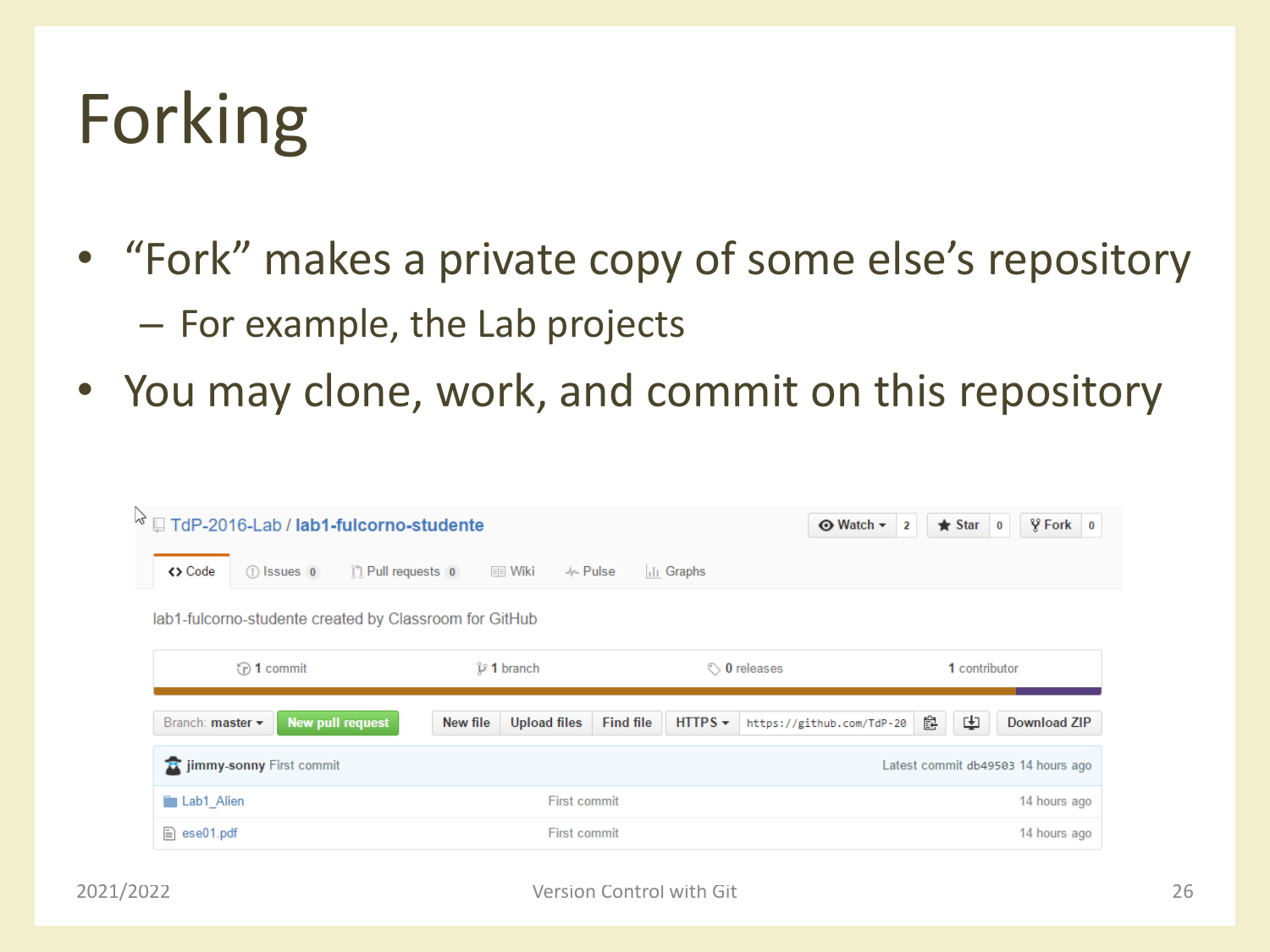## Cloning in Eclipse

| File    | Edit                        |  |                                                         | Source Refactor Navigate Search Project |                        |   |  |
|---------|-----------------------------|--|---------------------------------------------------------|-----------------------------------------|------------------------|---|--|
|         | New<br>Open File            |  |                                                         |                                         | $Alt + Shift + N$      | 袀 |  |
|         | Close<br><b>Close All</b>   |  |                                                         |                                         | Ctrl+W<br>Ctrl+Shift+W |   |  |
| H       | Save<br>Save As             |  |                                                         |                                         | $Ctrl + S$             |   |  |
|         | save All<br>Revert          |  |                                                         |                                         | $Ctrl + Shift + S$     |   |  |
|         | Move<br>Rename              |  |                                                         |                                         | F <sub>2</sub>         |   |  |
| M<br>E. | Refresh                     |  | <b>Convert Line Delimiters To</b>                       |                                         | F <sub>5</sub>         | ⋟ |  |
| ê       | Print                       |  |                                                         |                                         | $Ctrl + P$             |   |  |
|         | Switch Workspace<br>Restart |  |                                                         |                                         |                        | ⋟ |  |
| è<br>Ņ  | Import,<br>Export           |  |                                                         |                                         |                        |   |  |
|         | Properties                  |  |                                                         |                                         | Alt+Enter              |   |  |
|         |                             |  | 1 ciao.txt [example project]<br>2 README.md [materiale] |                                         |                        |   |  |
|         | Exit                        |  |                                                         |                                         |                        |   |  |



 $\circledR$ 

 $\frac{1}{2}$  < Back

|                  | <b>Select a location of Git Repositories</b> |      |        | G I    |
|------------------|----------------------------------------------|------|--------|--------|
| type filter text |                                              |      |        |        |
| п<br>Clone URI   | <b>Existing local repository</b>             |      |        |        |
|                  |                                              |      |        |        |
|                  |                                              |      |        |        |
|                  |                                              |      |        |        |
|                  |                                              |      |        |        |
|                  |                                              |      |        |        |
|                  |                                              |      |        |        |
|                  |                                              |      |        |        |
|                  |                                              |      |        |        |
|                  |                                              |      |        |        |
|                  |                                              |      |        |        |
|                  |                                              |      |        |        |
| $\circledR$      | $\leq$ Back $\sum$                           | Next | Einish | Cancel |
|                  |                                              |      |        |        |

| □ Cloning from https://github.com/TdP-2016/prova.git                                   |        |  |
|----------------------------------------------------------------------------------------|--------|--|
| Select a wizard to use for importing prosects                                          | GIT    |  |
| Depending on the wizard, you may select a directory to determine the wizard's<br>scope |        |  |
| Wizard for project import                                                              |        |  |
| Import gxisting Eclipse projects                                                       |        |  |
| $\bigcirc$ Import using the New Project wizard                                         |        |  |
| $\bigcirc$ Import as general project                                                   |        |  |
| Working Directory - C:\Users\Fulvio\git\prova                                          |        |  |
|                                                                                        |        |  |
|                                                                                        |        |  |
|                                                                                        |        |  |
|                                                                                        |        |  |
|                                                                                        |        |  |
|                                                                                        |        |  |
|                                                                                        |        |  |
|                                                                                        |        |  |
|                                                                                        |        |  |
|                                                                                        |        |  |
|                                                                                        |        |  |
|                                                                                        |        |  |
|                                                                                        |        |  |
| Finish<br>< Back<br>Next >                                                             | Cancel |  |
|                                                                                        |        |  |

**Einish** 

Cancel

 $N$ ext >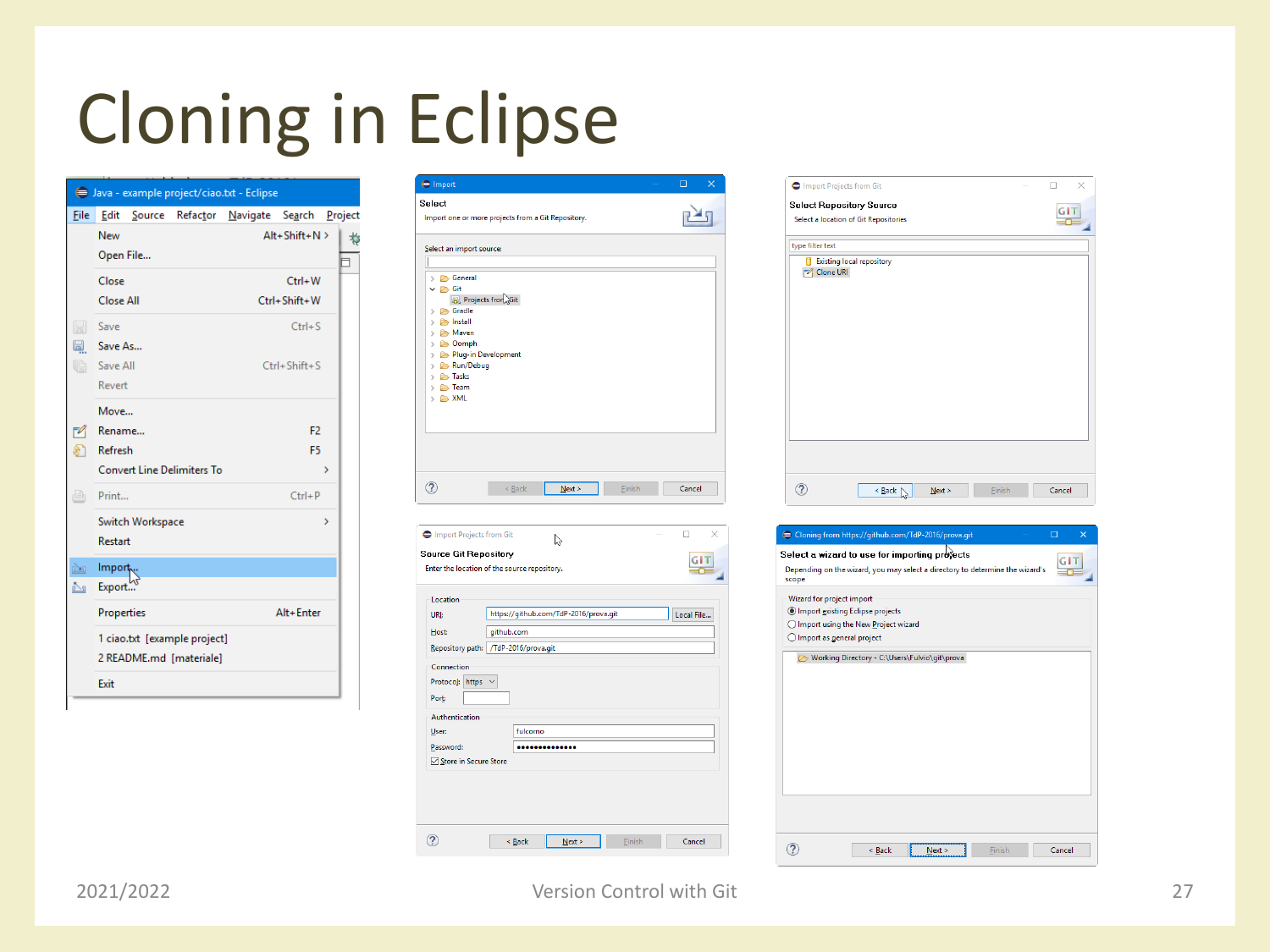## Commit in Eclipse

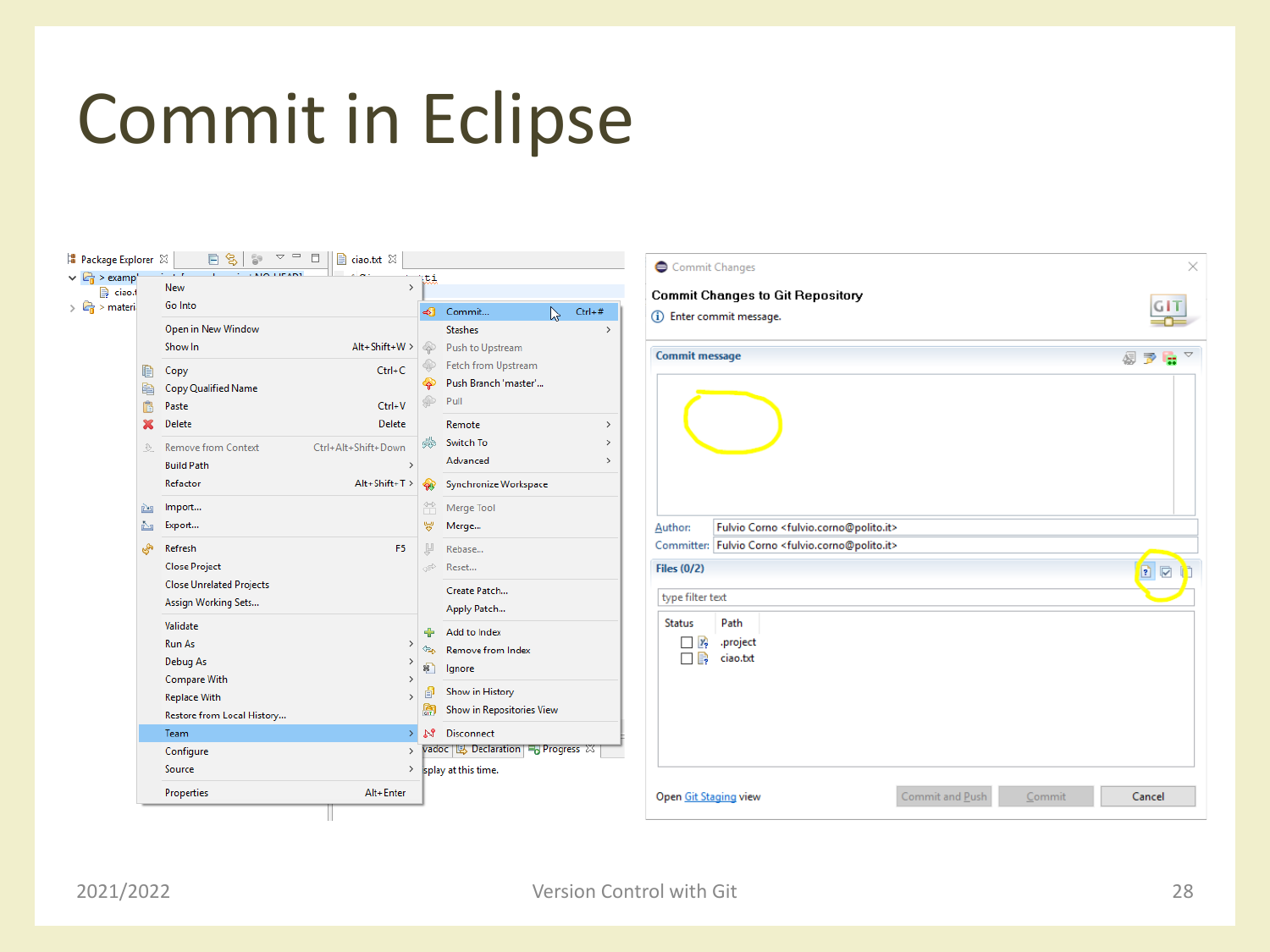## History in Eclipse



|           | <b>Problems</b> @ Javadoc <b>Q</b> Declaration <b>T</b> Progress <b>P</b> History $\otimes$   |                     | ◆今日   © - Q   0 ⊅ ⊅ 1   日 ☆ ▽ □ □ |                    |                       |
|-----------|-----------------------------------------------------------------------------------------------|---------------------|-----------------------------------|--------------------|-----------------------|
|           | Project: example project [example project]                                                    |                     |                                   |                    |                       |
| Id        | Message                                                                                       | Author              | <b>Authored Date</b>              | Committer          | <b>Committed Date</b> |
| e223b94 o | master HEAD prova                                                                             | <b>Fulvio Corno</b> | 6 minutes ago                     | <b>Fulvio Como</b> | 6 minutes ago         |
|           |                                                                                               |                     |                                   |                    |                       |
|           |                                                                                               |                     |                                   |                    |                       |
|           |                                                                                               |                     |                                   |                    |                       |
|           |                                                                                               |                     |                                   |                    |                       |
| $\langle$ |                                                                                               |                     |                                   |                    |                       |
|           | commit e223b94b721b1af5e38fe1ca28243d02cbc88392                                               |                     | X. project                        |                    |                       |
|           | Author: Fulvio Corno <fulvio.corno@polito.it> 2016-03-08 10:45:21</fulvio.corno@polito.it>    |                     | ciao.txt                          |                    |                       |
|           | Committer: Fulvio Corno <fulvio.corno@polito.it> 2016-03-08 10:45:21</fulvio.corno@polito.it> |                     |                                   |                    |                       |
|           | Branches: master                                                                              |                     |                                   |                    |                       |
| prova     |                                                                                               |                     |                                   |                    |                       |
|           |                                                                                               |                     |                                   |                    |                       |
|           |                                                                                               |                     |                                   |                    |                       |
|           |                                                                                               |                     |                                   |                    |                       |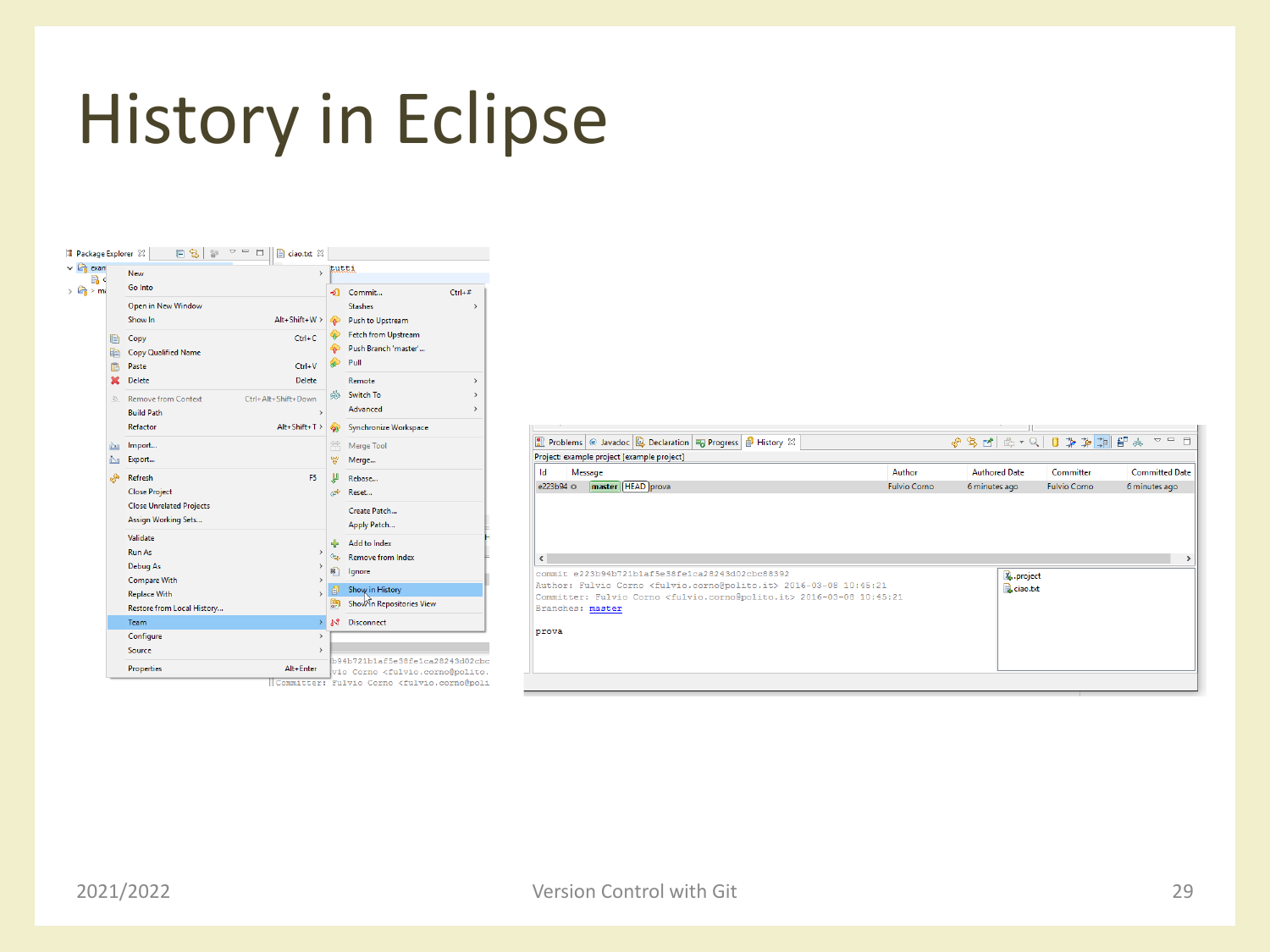## Tags and Branches in a Nutshell



- Local and remote
- Do not push automatically

[Image from<http://nvie.com/posts/a-successful-git-branching-model/>]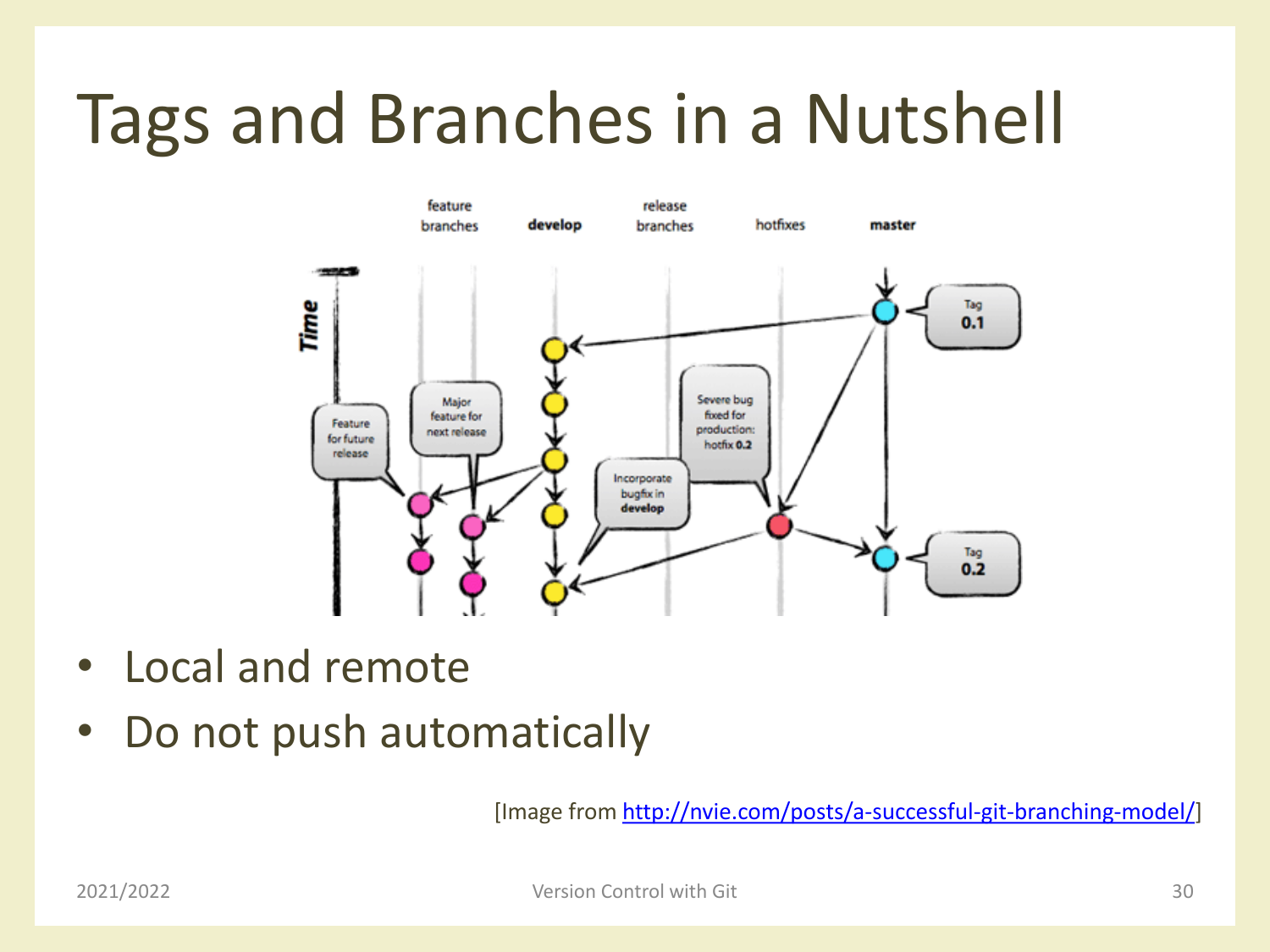## Branches… in brief

- used to develop features isolated from each other
- the *master* branch is the "default" branch when you create a repository
	- you should use other branches for development and merge them back to the master branch upon completion
- really lightweight in Git
- commands:
	- *git branch [branch-name]*, create a new branch
	- *git branch*, lists all existing branches
	- *git checkout [branch-name]*, switches to the selected branch
	- *git branch -d [branch-name]*, removes the selected branch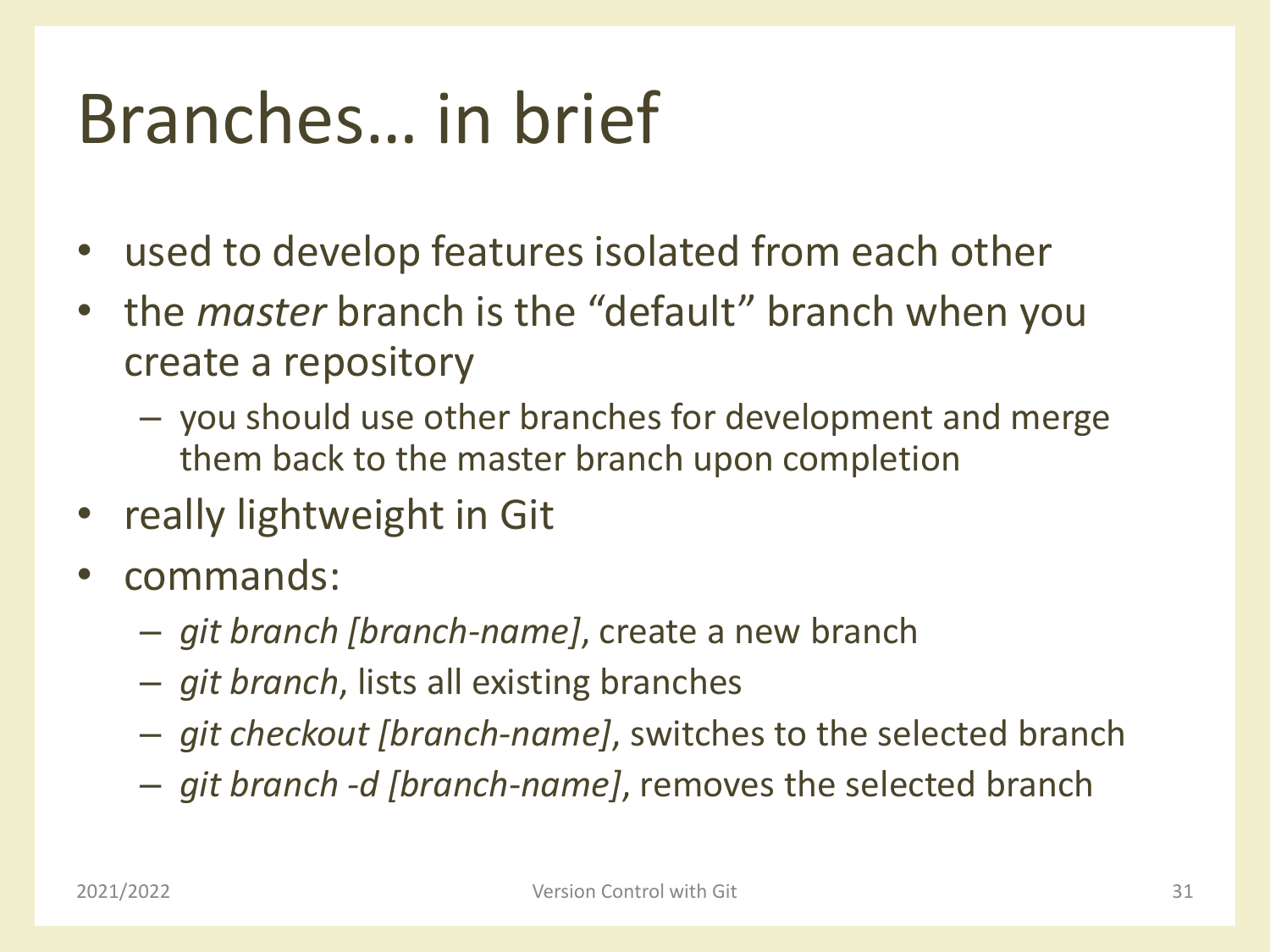# Tags… in brief

- useful to mark **release points**
- two types:
	- lightweight
	- annotated (more complete)
- commands:
	- *git tag*, shows the available existing tags
	- *git tag [tag-name]*, creates a lightweight tag
	- *git tag -a [tag-name] -m [message]*, creates an annotated tag
	- *tag show [tag-name]*, shows the tag data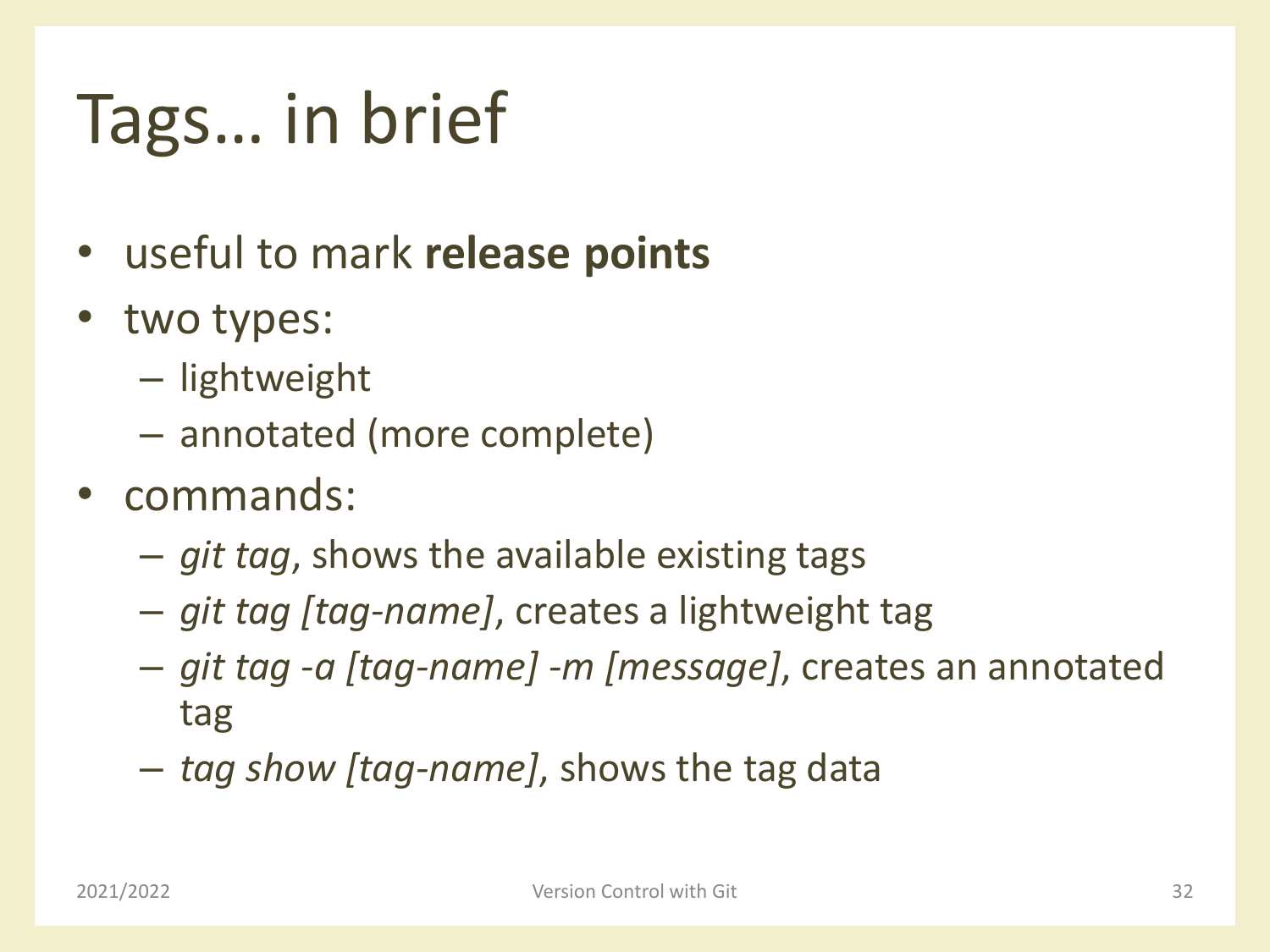## References

- Git Reference
	- <http://gitref.org/>
- Git the simple guide
	- <http://rogerdudler.github.io/git-guide/>
- Git Documentation
	- <http://git-scm.com/docs>
- Pro Git (online book)
	- <http://git-scm.com/book>
- Version Control by Example (online book)

– <http://www.ericsink.com/vcbe/>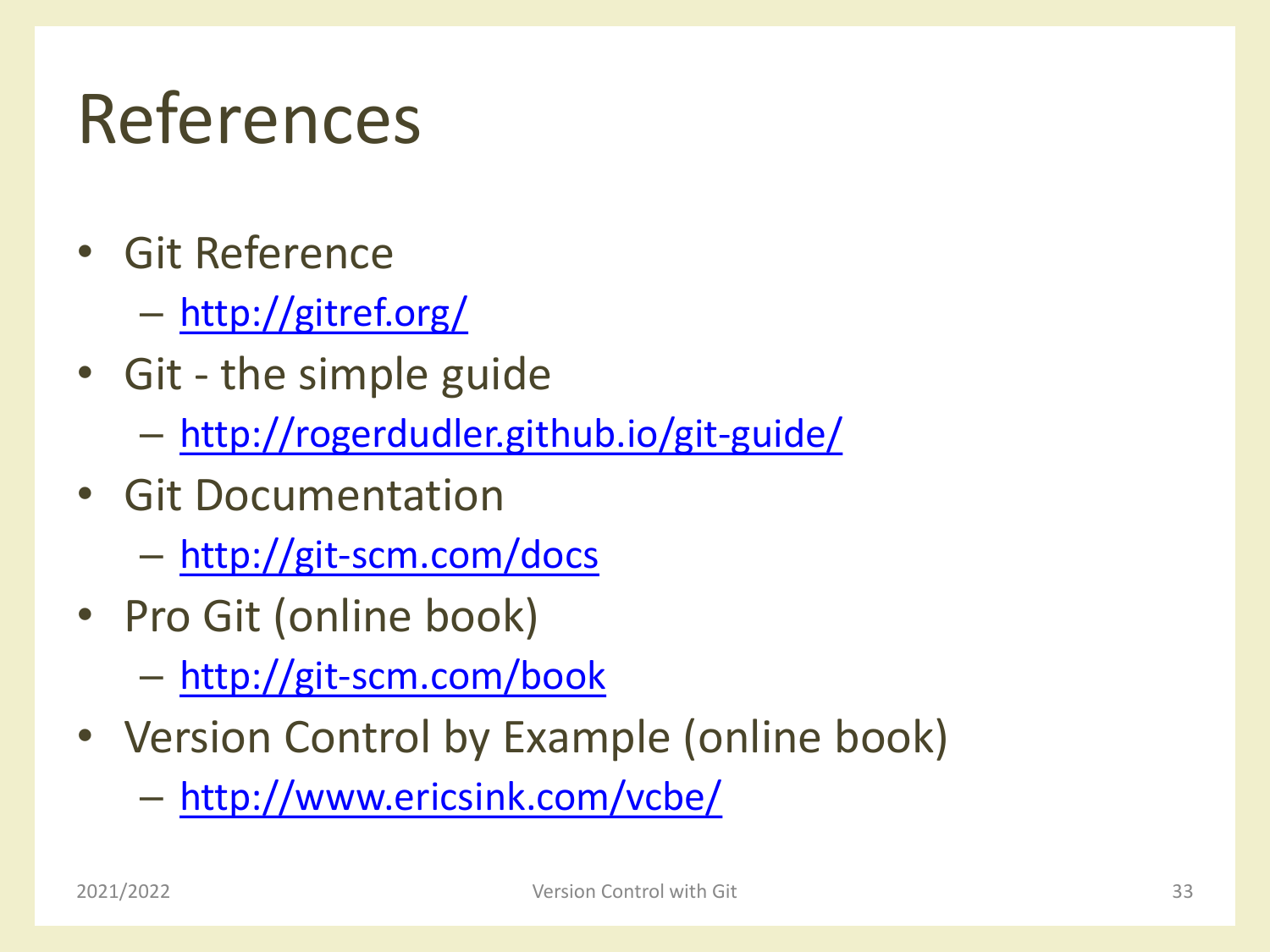## References

- Try Git!
	- <http://try.github.io/>
- Various Git resources
	- [https://help.github.com/articles/what-are-other-good](https://help.github.com/articles/what-are-other-good-resources-for-learning-git-and-github)resources-for-learning-git-and-github
- A successful Git branching model
	- <http://nvie.com/posts/a-successful-git-branching-model/>
- Some Git (graphical) clients
	- <http://git-scm.com/downloads/guis>